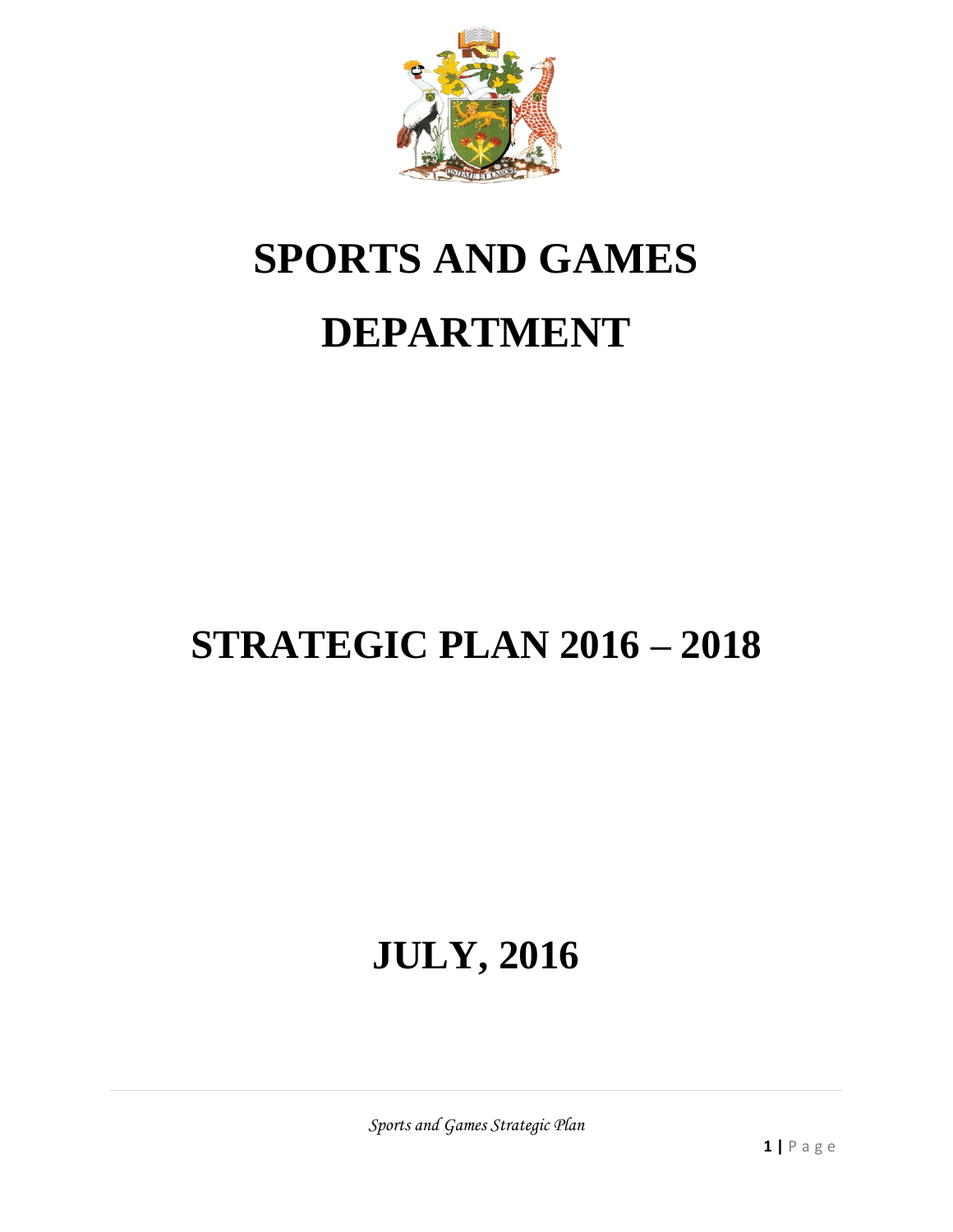#### **FORWARD**

The University of Nairobi is the most prestigious University in Kenya. The Department of Sports & Games dates back to the days of the Royal College of East Africa. The department is mandated to plan, implement and manage innovative competitive sports and recreation programs, develop and maintain sports and recreation facilities, provide sports equipment and kit, identify and nurture talents. The Department is under the DVC students affairs divisions of the University of Nairobi.

The strategic plan articulates the strategic focus of the department's work and is aligned to the corporate strategic plan of the University. The vision of the Department is; A Department committed to excellent recreation & Sports services while its mission is to provide state-of -theart sport facilities, equipment, innovative and competitive Sports programs, teach, coach and offer consultancy services in sports to support the production of holistic graduates.

The environment in which the department is operating has become increasingly dynamic. The socio- economic, technological, political and legal environment has changed and brought new challenges that have to be addressed. The department has to continuously respond to these dynamics in order to remain relevant, focused and successful. The strategic plan is expected to improve the provision recreation and sports services to the students to help the University produce holistic graduates.

This strategic plan therefore, has been developed to guide the in its ambitious but achievable goals. The process of strategic planning was participatory and inclusive, involving all staff from the departments. The approach was used to enhance ownership and support of the plan during its implementation. The Department is expected to align its performance contracts with the Department's strategic plan. In order to better address and align the Department with University's goals and objectives, the Department's capacity to actualize its mission and vision as well as to deliver quality recreation and Sports services to the students.

It is my hope that the cascading process will be completed to all members in the Department in order to enable the successful implementation of the Department's plan. I call upon all staff, to endeavor to be the leading and recognized department in the provision of Sports and recreational services, so that it can turn around the department to greater heights. I wish to thank all the staff who participated in the development of this strategic plan. This is your road map. Successful implementation of this roadmap will require the commitment and collective effort of all staff in the Department as laid out in the implementation matrix in Annex 3.

#### **MR.MBAABU MURITHI DIRECTOR, SPORTS & GAMES**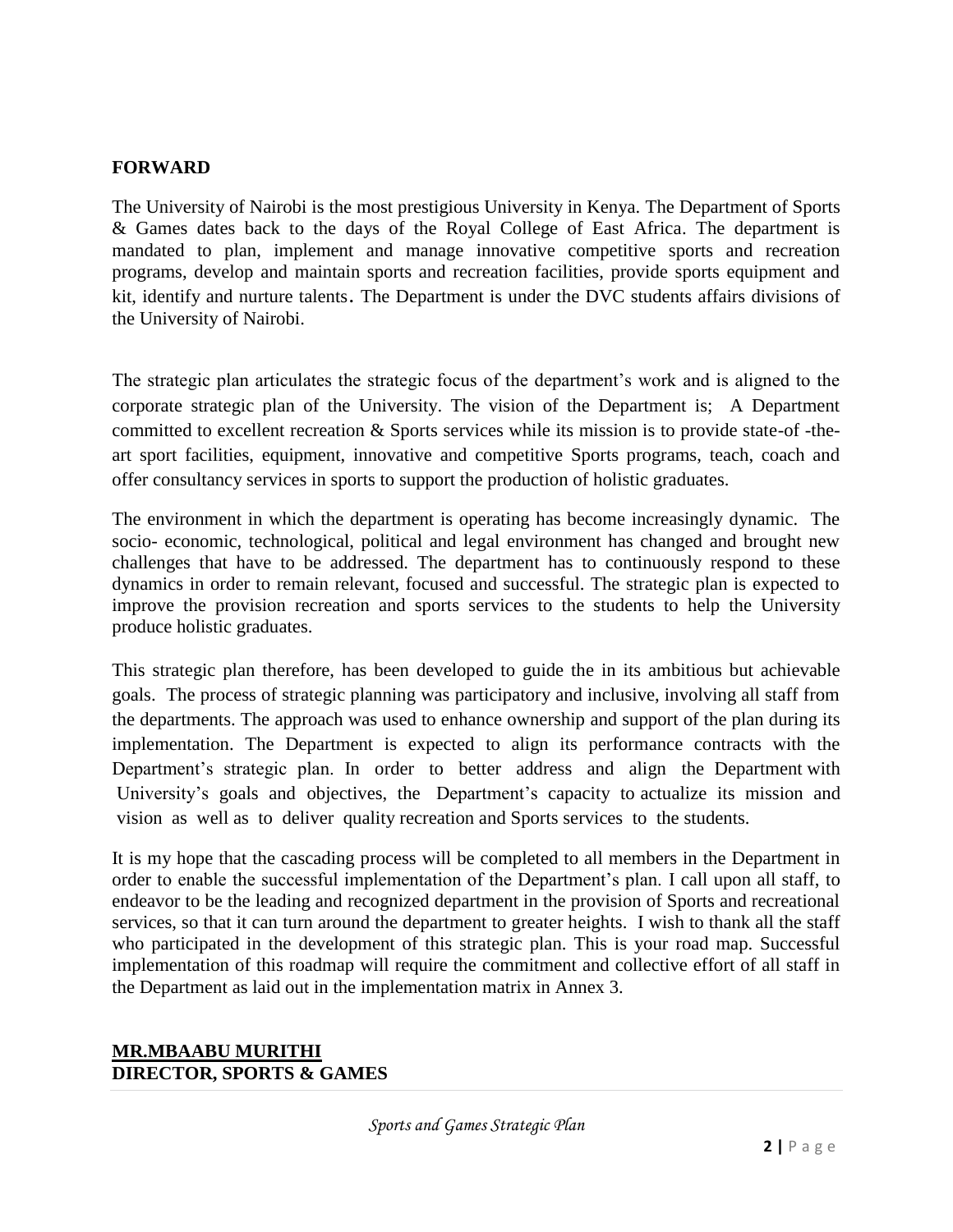# **ACRONYMS**

- CSR Corporate Social Responsibility
- ICT Information and Communication Technology
- SA Student Affairs
- SWA Student Welfare Authority
- UHS University Health Services<br>
UMB University management board
- University management board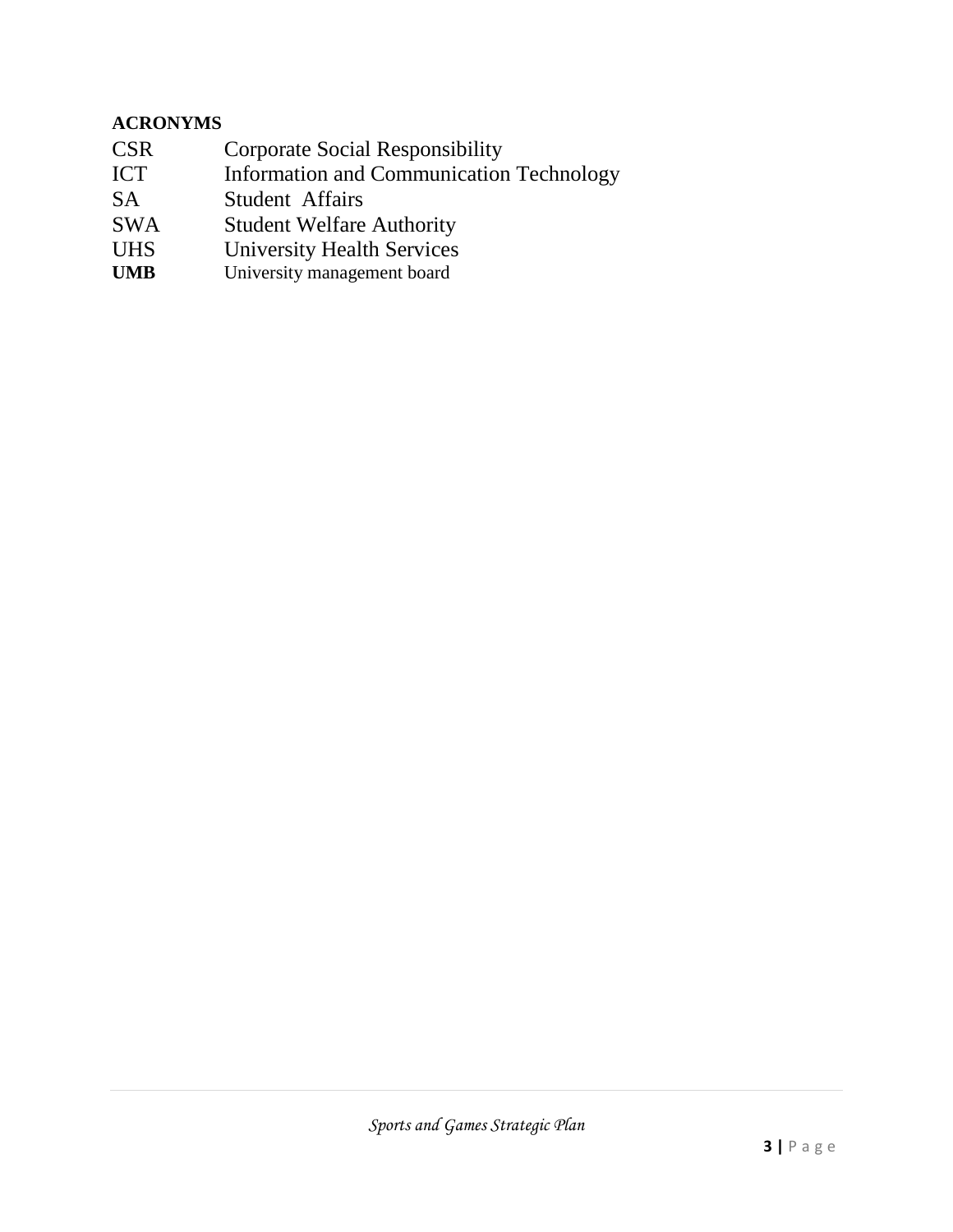# **INTRODUCTION**

# **1. INTRODUCTION**

### **1.1 Background**

The University of Nairobi Sports and Games Department is the oldest and the largest in Kenya. The department dates back to the days of the Royal College of East Africa with 215 students' in1956. It then offered the traditional sports of netball, soccer and volleyball.

Today, the Department of Sports and Games falls under the Division of the Deputy Vice Chancellor, Student Affairs (DVC SA). It is responsible for provision of recreational and competitive sports for both students and the members of staff in the University. The services in the Department of Sports and Games are a concerted effort of the Director, Games Tutorial staff, Coaches and other Administrative staff.

Sports and Games Department now offers an array of disciplines namely; Rugby, Basketball, Handball, Hockey, Netball, Tennis, Athletics, Swimming, Table tennis, Scrabble, Chess, Cross country, Tae kwon Do, Karate, Cricket, American Football and Tug of War. These disciplines are replicated in almost all the colleges and campuses of the University.

Mass participation in sports is encouraged through fun activities as well as intramurals which include inter-years, inter-halls and inter-faculty sports competitions. The inter-campus build up games and competitions form the baseline for competitive sports in the university.

On competitive performance, the Games Tutors and coaches continue to be instrumental in identifying and nurturing of sports talent leading to exemplary performance in the national, regional and continental competitions. Athletes who qualify for world university games are further exposed to global competitions.

#### **1.2 Challenges Facing Sports and Games Department**

The Department is facing major challenges, which range from scarce resources to actualize the Department's activities and limited essential facilities, against the background of an increasing number of students who require recreation and sports services. Some of those challenges include: over-stretched physical facilities for students, inadequate budget allocation, inadequate sports equipment, institutional bureaucratic procedures and minimal physical infrastructure. At the same time, there are no incentives for outstanding sports men and sports women, facilities and capacities to manage and support persons with disabilities are inadequate, lack of incomegenerating in sports department.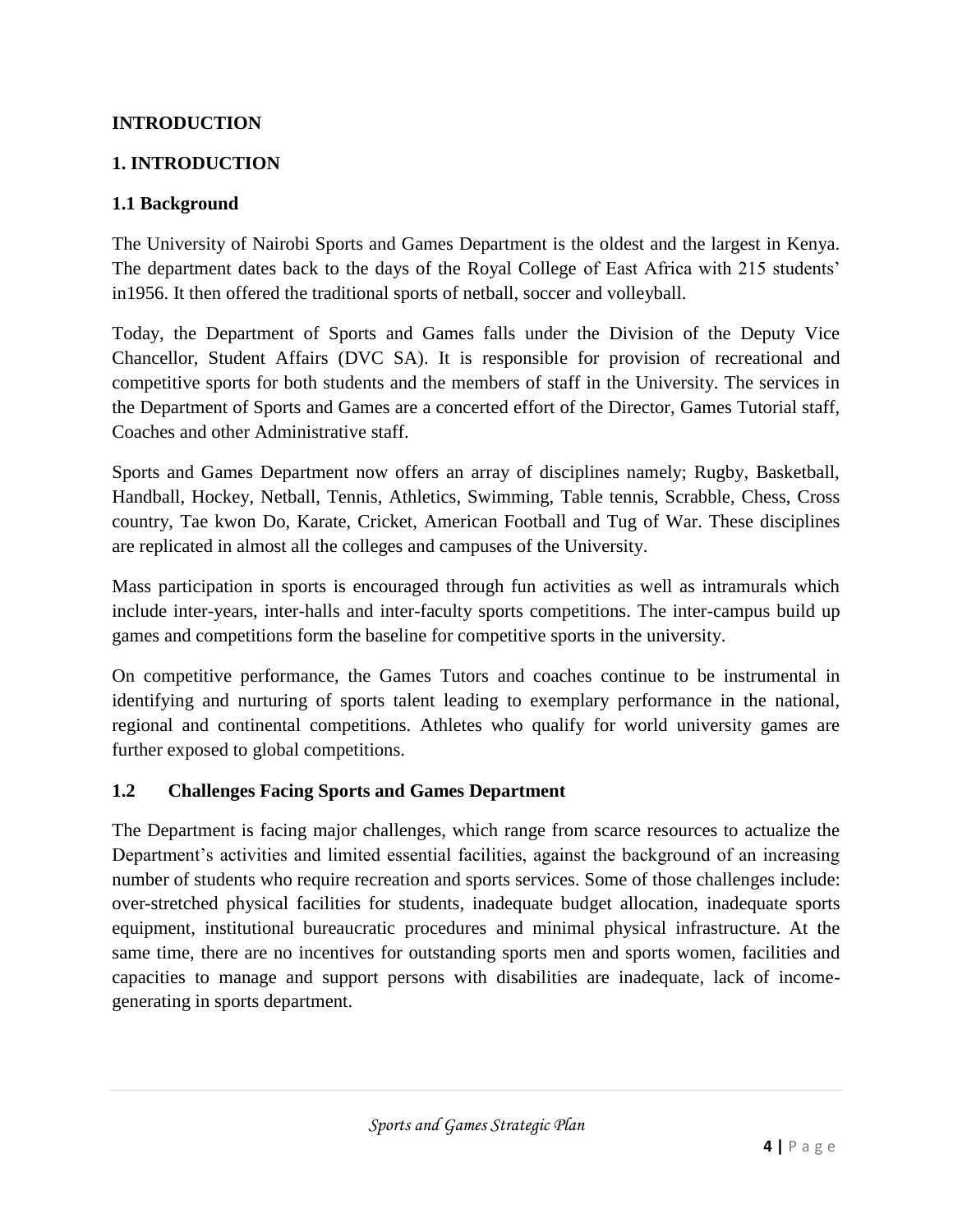In addition, the Department is experiencing acute shortage of staff against the backdrop of increased students' population, who requires both recreation and high performance sport services. Factors such as delayed staffing reviews and lack of staff exposure to the emerging performance skills provide a great challenge in the Department. As a result, other emerging institutions of higher learning continue to threaten the retention of the most dynamic and experienced personnel by offering competitive terms among other luring packages. Other challenges include: alcohol and drug abuse among the students and poorly maintained sports facilities

In the recent past, the search for the way forward has yielded some reasonable insight into the nature of challenges, and initiatives are being taken to deal with some of these challenges. The good will being portrayed by the stakeholders depict a firm foundation for anchoring the Department's strategies to deal with its challenges.

# **1.3 The Need for Change**

In line with vision 2030 and expectations of the constitution of Kenya-2010, the Department of Sports and Games is expected to change and boost the development of sport. This is by embracing specialization of particular sport disciplines as part of its endeavors to be the best and remain competitive. Certainly, varied sports training methods and programs are taking a central role in the national and global economy, specifically in tourism, marketing, health and peace building.

There is intense competition from other institutions which has significant implications for the strategic positioning of the Department to help the University produce holistic graduates. Time has now come for the Department to re-assess its performance and to improve its provision of students' recreation and sports services. The Department must embark on a process of strategic renewal for effective and efficient performance in the manner in which it fulfills its mandate. To achieve this, there is need to provide student centered services and to become more attuned to students expectations. This strategic plan takes into account the above challenges and adequately responds to them.

Under the guidance of the Division of the DCV (SA), the Department therefore needs to encourage and promote the development of sport among students of the University of Nairobi, for the Department's greater relevance and efficiency in fulfilling its mandate.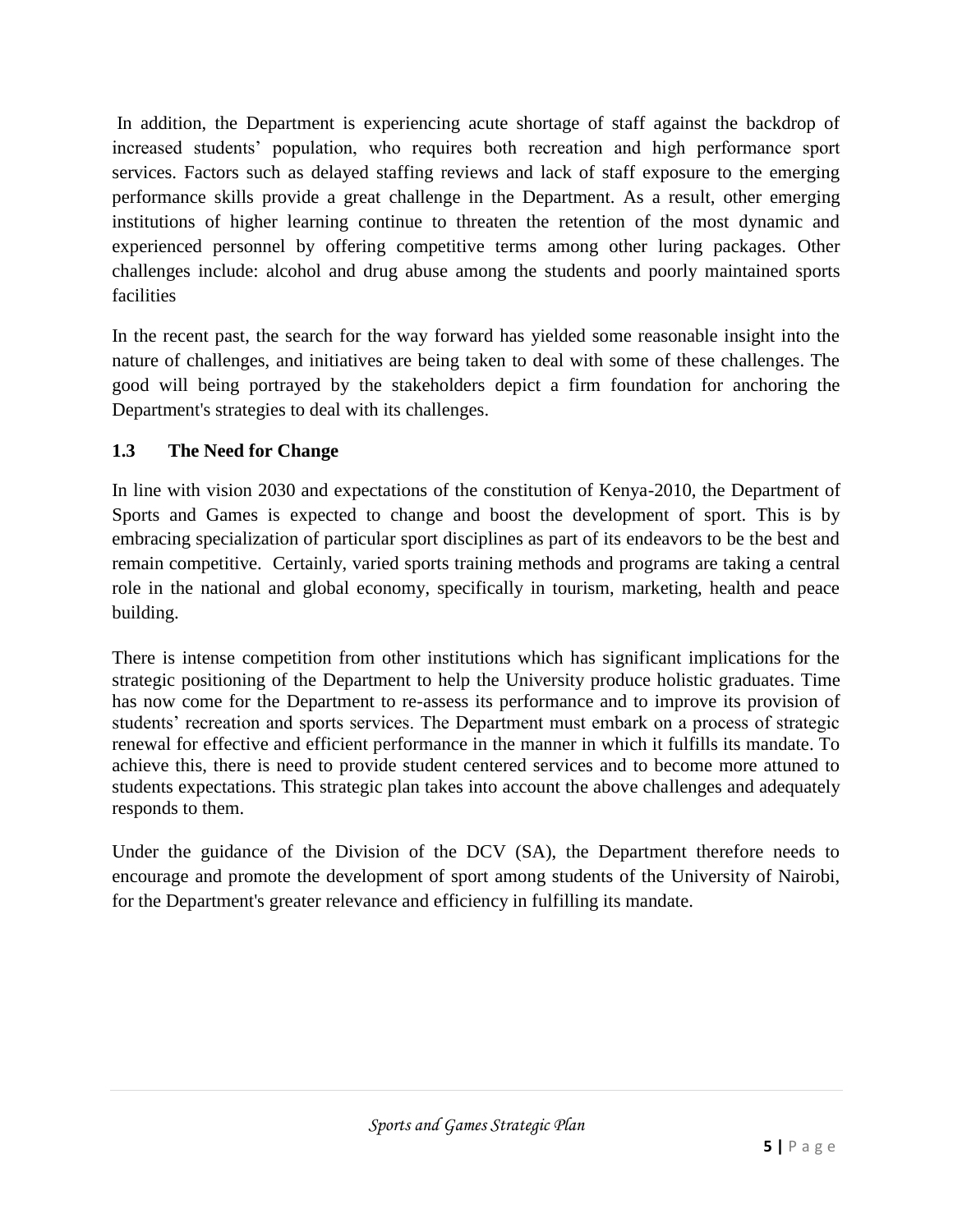# **2. VISION, MISSION AND CORE VALUES 2.1 Philosophical Framework**

Strategic planning is a process that attempts to shape the future of an organization. The future of an organization is determined by today's decisions and actions. A strategic plan is a management tool that helps an organization to focus its energy, to ensure that members of the organization are working towards the same goals, to asses and adjust the organization's direction in response to a changing environment. Through Strategic Planning, organizations are able to improve efficiency, economy, effectiveness and excellence. This way, they achieve the best use of the physical, financial and human resources available.

The strategic plan articulates the strategies to be employed in confronting challenges facing an organization, developing sustainable competitive advantage and finding the right place in the environment. The planning requires that three fundamental questions be answered:

- $\triangleleft$  Where are we now? (situation analysis)
- Where do we want to be? (vision, mission, objectives)
- $\triangleleft$  How do we get there? (strategies)

The development of a strategic plan is a collaborative process. All significant stakeholders should be involved in the process. This way, the process is all encompassing and implementation efforts will be supported by these stakeholders.

Department of Sports and Games had already put in place a strategic plan for the period 2008- 2013, which expired in June 2013. Critical legal and political changes have occurred such as the new constitution, formation of the Commission for University Education and the new Universities Charter which should be taken into consideration in the 2013-2018 strategic plan. Policy requires that the new University of Nairobi Strategic Plan should be cascaded to the lower levels including the Department of Sports& Games.

In developing this strategic plan the department of Sports & Games is guided by not only the University of Nairobi corporate Strategic Plan 2013-2018, which has to be cascaded and adopted by the department, but also its core business. Therefore the department of Sports& Games has to plan in order to excel in its mandate and on how to support the University to achieve its goals and objectives.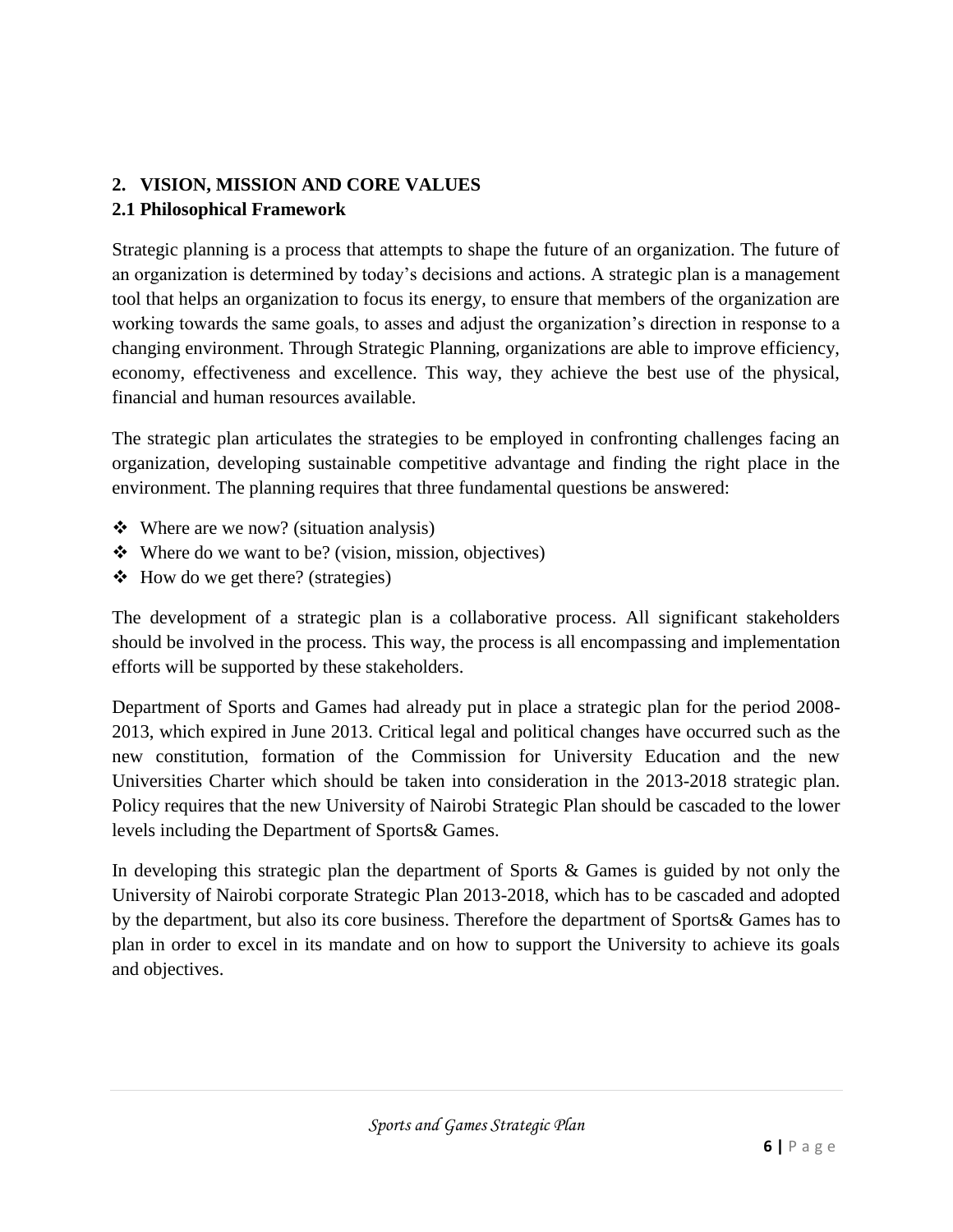# **2.2 Mandate**

The department of sports is mandated to:

- 1. To provide and manage quality sports and recreational activities to improve its clients competitiveness and wellness.
- 2. To encourage and provide equal opportunities to all our students and staff to participate in sports.
- 3. To promote sports in collaboration with all stakeholders especially sports bodies and sports persons.
- 4. To advice the university's members on all aspects of sports and recreational life and the need for physical activities and sport.
- 5. To develop and maintain state-of-the-art sport facilities and infrastructure.
- 6. To encourage, train, support and ensure substantially better performance of our sport persons in national, regional and international championships.
- 7. To use extensive information technology to promote recreational and sports excellence.
- 8. To create a culture of sports by instilling high morals and inspiring the desire to excel.
- 9. To recognize special needs of persons with disability and facilitate their participation in sports.
- 10. To identify and students in sports, nurture talents, provide linkages and support them adequately to realize their potential and to develop a policy to reward those who achieve excellence in sports.

#### **2.3 Vision**

There is need for a shared vision arising from the new strategic direction that will propel the department to higher levels of effectiveness, efficiency and relevance in the pursuit of its mandate and position itself for success. Aligned to the vision of the University, the vision of the department is:

#### **Vision**

A Department committed to excellent recreation & Sports services

#### **Mission**

To provide state-of -the-art sport facilities, equipment, innovative and competitive Sports programs, teach, coach and offer consultancy services in sports to support the production of holistic graduates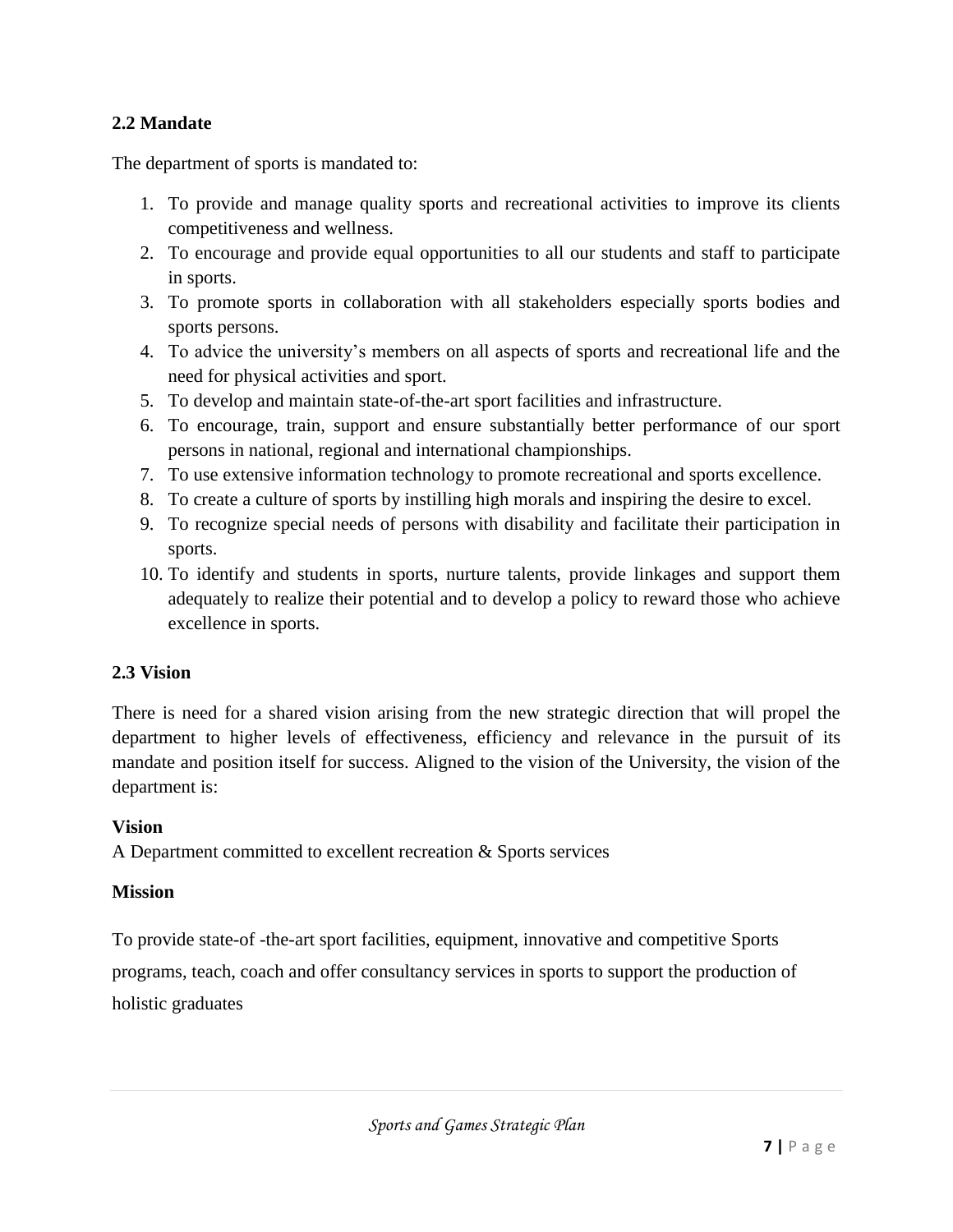#### **Core valves**

To realize its vision and mission , the division shall nurture shared values derived from those of the University.

- **a) Innovativeness and Creativity:** Innovativeness and creativity shall be the hallmark of its activities as the Department initiates and adapts to change.
- **b) Good Governance and Integrity:** The University embraces and practices good corporate governance. In this regard, the department shall ensure that its processes and procedures are marked by efficiency and effectiveness, that all the decisions and actions are morally sound, that the department is accountable for its decisions and actions, that the department's decision-making processes are participative and consultative, open and transparent.
- **c) Team Spirit and Teamwork:** The department shall foster a work environment characterized by team spirit and teamwork.
- **d) Professionalism:** In its actions and interactions, the department shall maintain ethical conduct and professional etiquette.
- **e) Quality Customer Service:** The department shall provide quality services for all-round satisfaction.
- **f) Responsible Citizenship:** The department embraces corporate social responsibility and shall ensure that all decisions and actions are marked by human dignity, equity, social justice, inclusiveness, equality, human rights, non-discrimination, and the protection of the marginalized. In its activities, the department shall strive to respect and protect the environment.
- **g) National Cohesion and Inclusiveness:** The department believes in national unity and cherishes respect for diversity.
- **h) Values and discipline:** Sports helps to instill values and discipline to students whose morals may be influenced by globalization and changes in environment.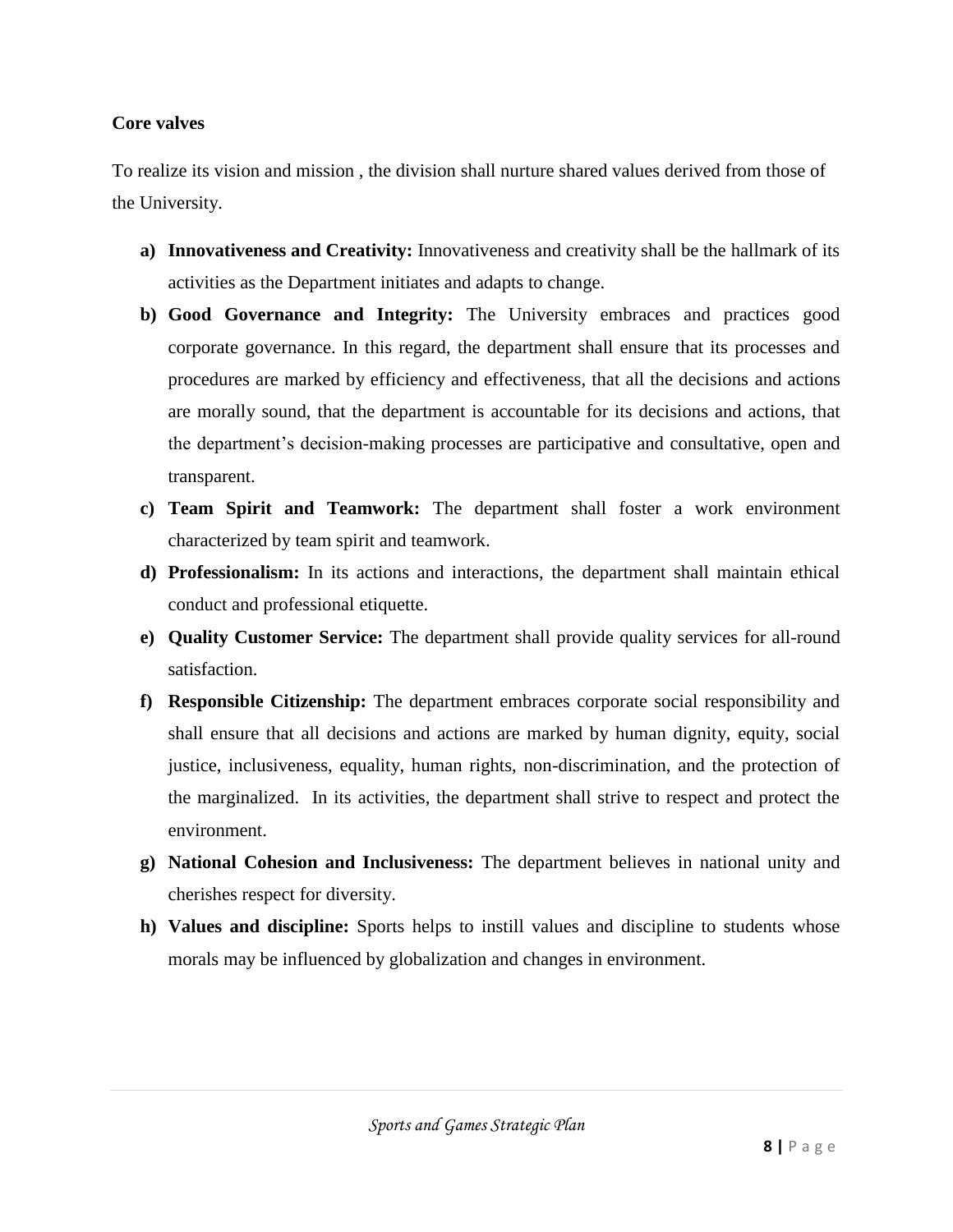# **3.0 STRATEGIC ANALYSIS 3.1 Evaluation of Past Performance**

The Sports and Games department has for a long time offered a variety of sports and recreation activities to the university students. The department has grown steadily in terms of human resources, service delivery points and even in the number of sports and recreation disciplines on offer. Adoption of technology has equally grown and spread to the outpost campuses of the university.

The university has expanded into new campuses like Parklands, Lower Kabete and Kenya Science whose sports facilities have enhanced the quality and quantity of student participation in sports and recreation.

Previously, the university campuses numbered about 5 and this restricted the depth of competition among the campus teams. With about10 campuses currently, the variety and depth of sports interaction has considerably improved. The number of students participating in both sports competition and recreation has steadily grown.

# **3.2 Recent developments**

The following key developments and events have taken place in the last 5 years

- Purchase of office computers and a photocopier
- Installation of water points around the playgrounds
- Replacement of swimming pool pumps and other installations.
- Recruitment of more senior staff
- Hosting the 2<sup>nd</sup> Kenya University Sports championships in 2009.
- Servicing of two new campuses in Kisumu and Mombasa
- Consistent participation in regional games championships
- Hosting the Kenya interuniversity women sports championships in march 2012
- Hosting a national lifesaving course in 2011.
- Engagement of university administrative staff in teambuilding activities.
- Hosting the first ever Nation Media Group Scholarship launch tournament.
- Qualification and presentation of one female swimmer to the world university games of July 2013.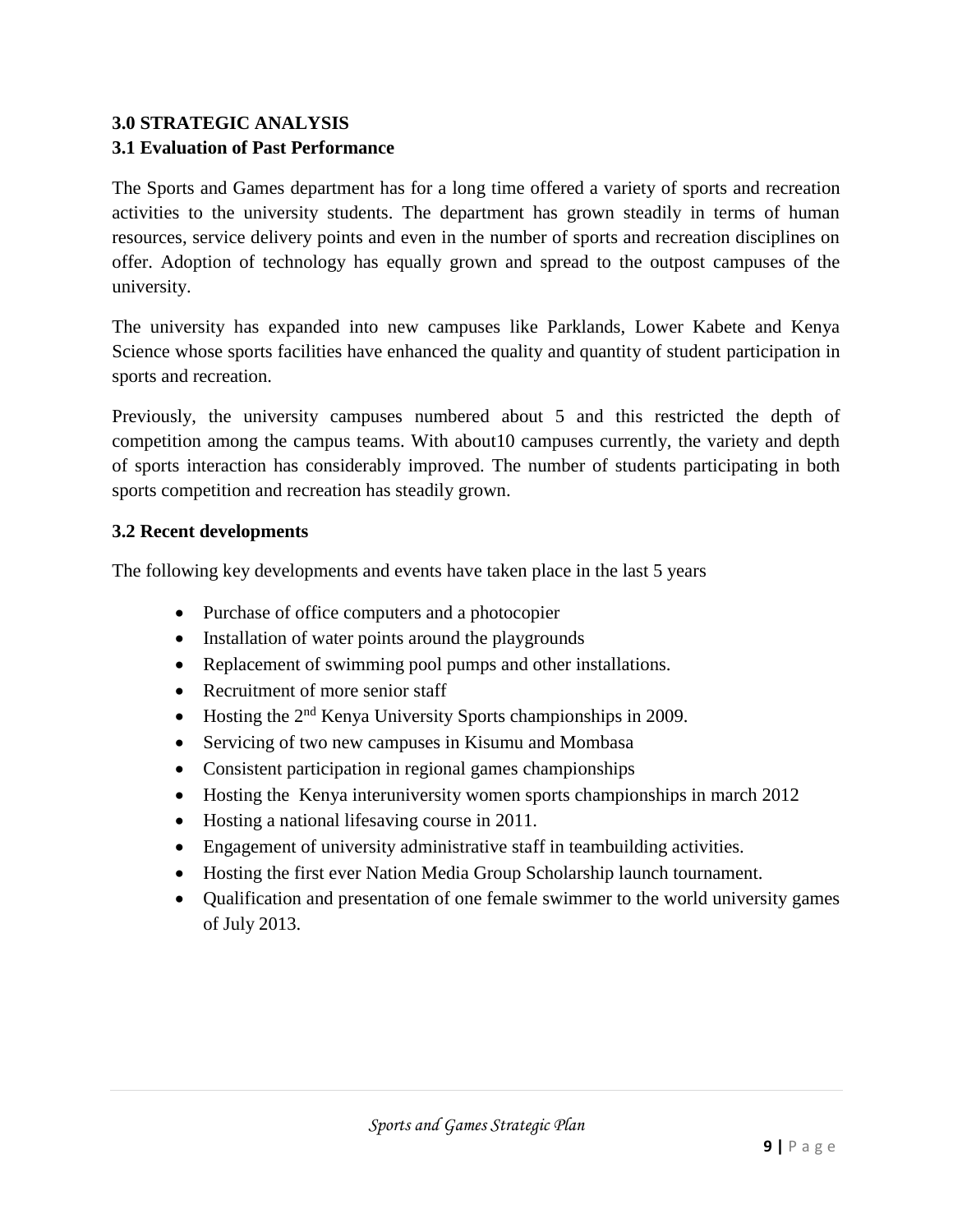# **3.3 SWOT Analysis**

The need to chart out a path for the future requires an evaluation of key internal and external factors. The SWOT analysis entails the identification of possible strengths, weaknesses, opportunities and threats

#### **3.3.1 Strengths**

#### **Strong University of Nairobi Brand:**

Manifested in its consistent high ranking both in Kenya and internationally, the university sports students enjoy respect from fellow sports people both in an out of competition fields. This has given confidence to sponsors of sports competitions and earned respect from sports officials at national levels.

#### **Qualified and competent staff**

The senior staffs in the sports and games department are among the most experienced and knowledgeable among their peers from other Kenyan Universities. The staff regularly attends national and international seminars, conferences and workshops. Staff are also involved in counseling and mentoring the sportsmen and women among the student population.

#### **High staff Retention**

The staffs in the sports and games have worked in the same place for a long time and intend to stay working in the department.

#### **Location of sports offices**

University sports offices are strategically located in all the campuses for easy access by customers and for better service delivery.

#### **Sports facilities**

The university sports facilities are well maintained and accessible to the students. There is a large variety of the sports fields in all campuses. The university has 3 swimming pools and many types and forms of indoor facilities.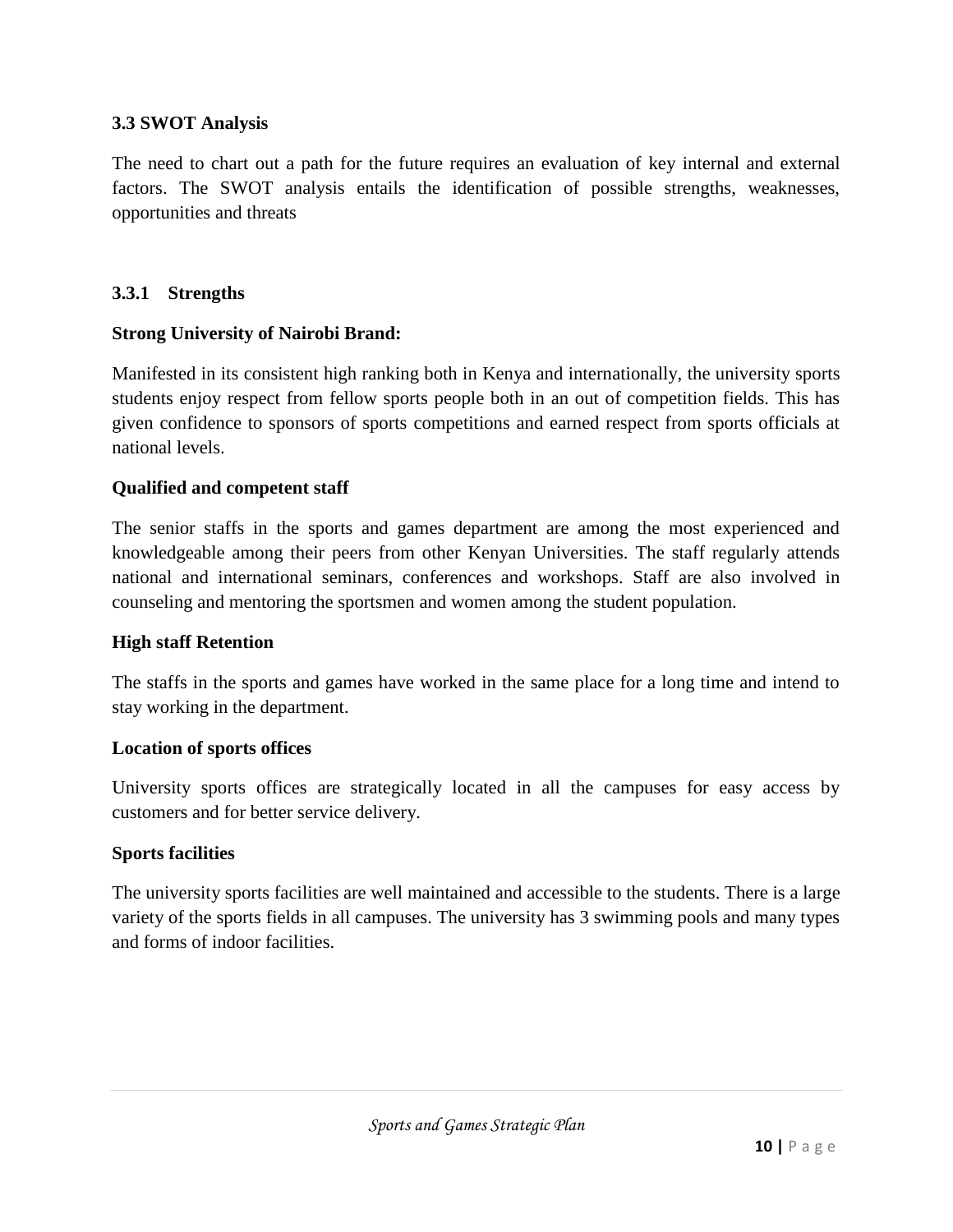# **Large diversity**

The university offers a big variety of sports disciplines including swimming, football, handball, netball, rugby, basketball, hockey, aerobics, chess, cricket, scrabble, darts among others. There is also a marked diversity in the students taking part considering the diverse student admission.

# **3.3.2 Weaknesses**

# **Staffing**

The department is understaffed considering the large student population. The ratio of senior staff to student is estimated at about 1: 8000 hence inability to attend to, coach and train the teams. The situation is worsening with expansion of the university. The university does not have professional coaches and the campuses do not have secretaries in the offices.

#### **Insufficient communication and image challenges**

There is need for collaborations and networking efforts. The department struggles to attain promotional image but still this is rudimentary without public relations efforts and trained staff considering that image is everything in sport. Also the department lacks support for CPDs which support staff training, seminars and conferences and short courses.

#### **Inadequate office space**

Due to increased number of staff there is inadequate office space especially at the Directors' main campus office. Other office amenities are also lacking like a toilet.

#### **Funding challenges**

Funding from the university is not sufficient to cater for sports activities hence the university teams have less competitions in comparison with some universities in Kenya.

#### **Lack of a dynamic culture**

This is evident in the slow pace of decision making both at Top management level and at unit levels due to stringent government bureaucracies. The university has a conservative culture that exemplifies bureaucratic procedures with limited options for embracing creativity. Turnaround times are therefore slow and retrogressive.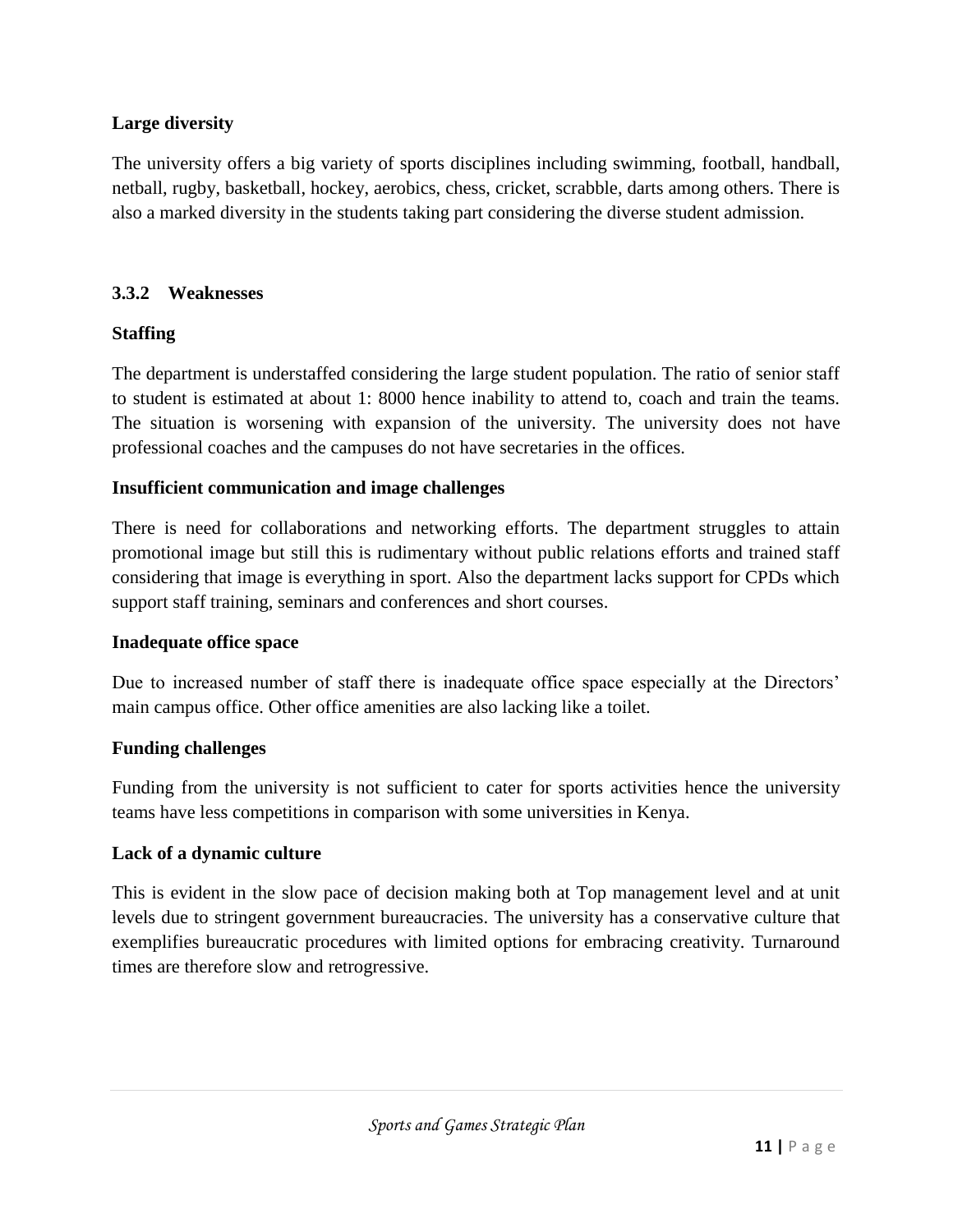### **Staff promotions and motivation**

There is lack of a comprehensive staff establishment. Staff is demotivated due to lack of promotion prospects. Staff morale and productivity are major challenges affecting motivation to work

### **Over-stretched Sports facilities**

Due to the tremendous growth of student population and the lack of expansion of facility spaces, there is an overuse and stretched demand on the available spaces.

# **3.3.3 Opportunities**

#### **Advances in ICT**

There is high-speed internet connectivity in the university. There is need for the department to take full advantage of the developed ICT.

#### **Income Generating Activities**

There is enormous potential to generate money through the hiring out of sports facilities to other corporate organizations and to individuals. Other avenues would include initiating a training centre. There is opportunity for starting short courses in sport administration and management and many other sports -related courses for the purpose of generating income. There is also a Rising demand for physical fitness which could be a source of income to the department. Both the students and staff are struggling with fitness and would benefit from structured physical fitness programs.

#### **Public-Private partnerships**

The department has an enormous pool of alums who are in the private sector as CEOs and who have played sport in the university and willing to support sport growth. Partnering with alumni, friends and neighbors around the university would improve services, infrastructure and business partnerships.

#### **Growing number of students**

The sharp rise in student numbers provides the department of sports and games with an ever increasing pool of talented student players in the university.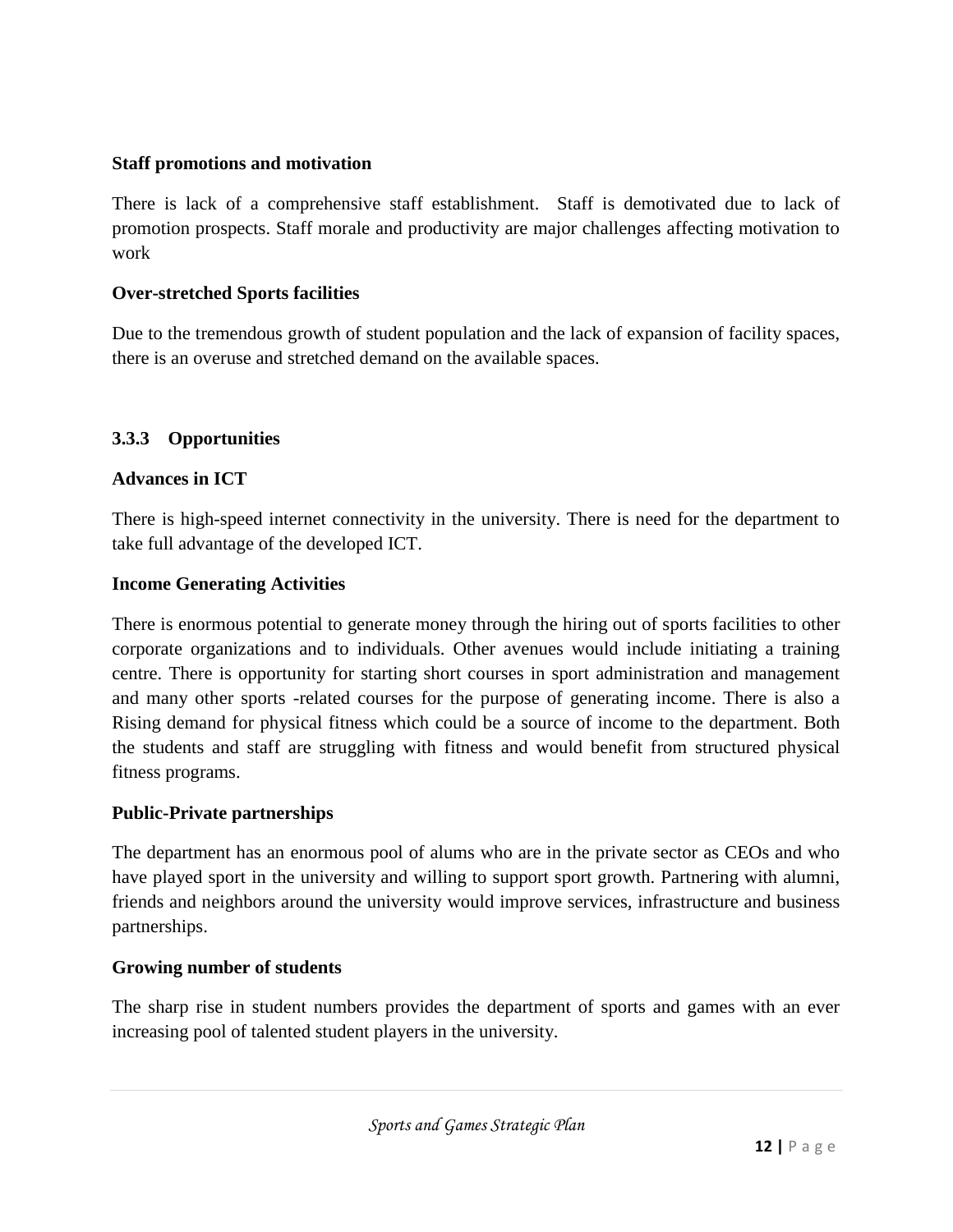# **3.3.4 Threats**

### **University funding**

Funding of sports programs by the University for Implementation of such programs continue to fall short and are insufficient. The student population is rising faster than the reviews for appropriate sports funding levels.

#### **Negative perception**

Biased and uninformed people have continued to disfavor the development of sports in the university. The result is that players are discouraged by their peers, lecturers and staff among others. Finance and transport departments notoriously hold negative perceptions toward sports especially about funding of sports events

#### **Competition**

The university faces a lot of competition from especially among the private universities in matters of incentives. Many of our students now opt to play for other universities where they can get better incentives like higher allowances and where they are assured of consistent participation in high level competitions.

#### **The ever escalating cost of Sport**

Due to unavoidable dynamics in society and the world over, the cost of equipment, kit and maintenance of sport facilities is ever increasing. The demands for higher incentives by students, the cost of travel, the subscription fees for each of the 20+ sports and the general state of national economics all add up to put pressure on sport participation.

#### **Alcohol, drug abuse and reckless living**

There is an increased consumption and abuse of drugs nationwide and this is creeping into our student population and is likely to affect the participation in sport by our students. These have are likely to generate another problem of HIV/Aids which is rampant and affects our students as well.

#### **Litigation**

With the advent of a new constitution that speaks volumes on individual rights and with an open society like the university where information flows freely, there are real threats of an advent of litigation from the students. With increased awareness, students may demand for insurance cover during play, adequate compensation when playing and if they get injured.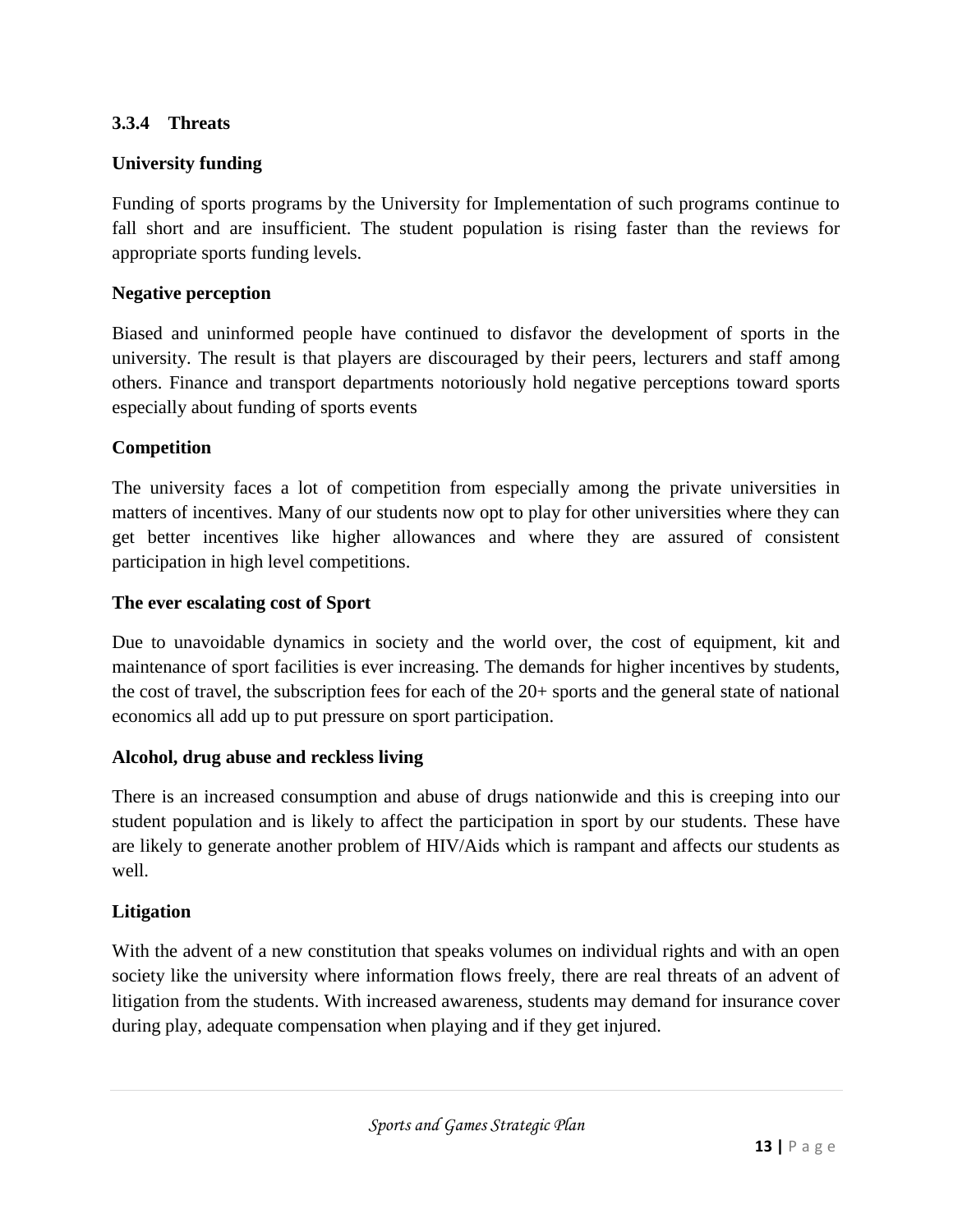# **3.0 STRATEGIC ISSUES, OBJECTIVES, STRATEGIES AND EXPECTED OUTCOMES**

In the plan period, the sports and games department will endeavor to improve its performance by addressing the key challenges that have faced it, outlined below as strategic issues.

#### **Strategic issues:**

- 3.1 Governance and leadership
- 3.2 Sport and recreation program
- 3.3 Resources, facilities and equipment
- 3.4 Competitive image
- 3.5 Elaboration and governance

#### **3.1 Governance, leadership and culture**

Sports and games department staffs are skilled professionals in physical education and sports.. In order to enhance leadership and management of the department we need to regularly expose them to basic management skills.

#### **Objective 1**

#### **To manage sports and games efficiently and effectively**

#### **Strategies:**

i.Review sports administrative structures and systems

- ii.Enhance leadership and management capacity at all levels
- iii.Create culture of ownership and effective strategy and policy execution

#### **Expected outcomes**

- i.Improved efficiency and effectiveness of sports and games provision.
- ii.Enhanced commitment and attitude in service delivery.
- iii.Enhanced capacity for quick decision making.
- iv.Quality sports facilities and equipment

#### **4.2 Recreation and competitive sports programs**

It is a mandate of the department to provide recreation and sports activities for our students and staff.

#### **Objective 2**

**To provide quality innovative recreation and competitive sports programs**

#### **Strategies:**

i. Regular intra-mural sports competition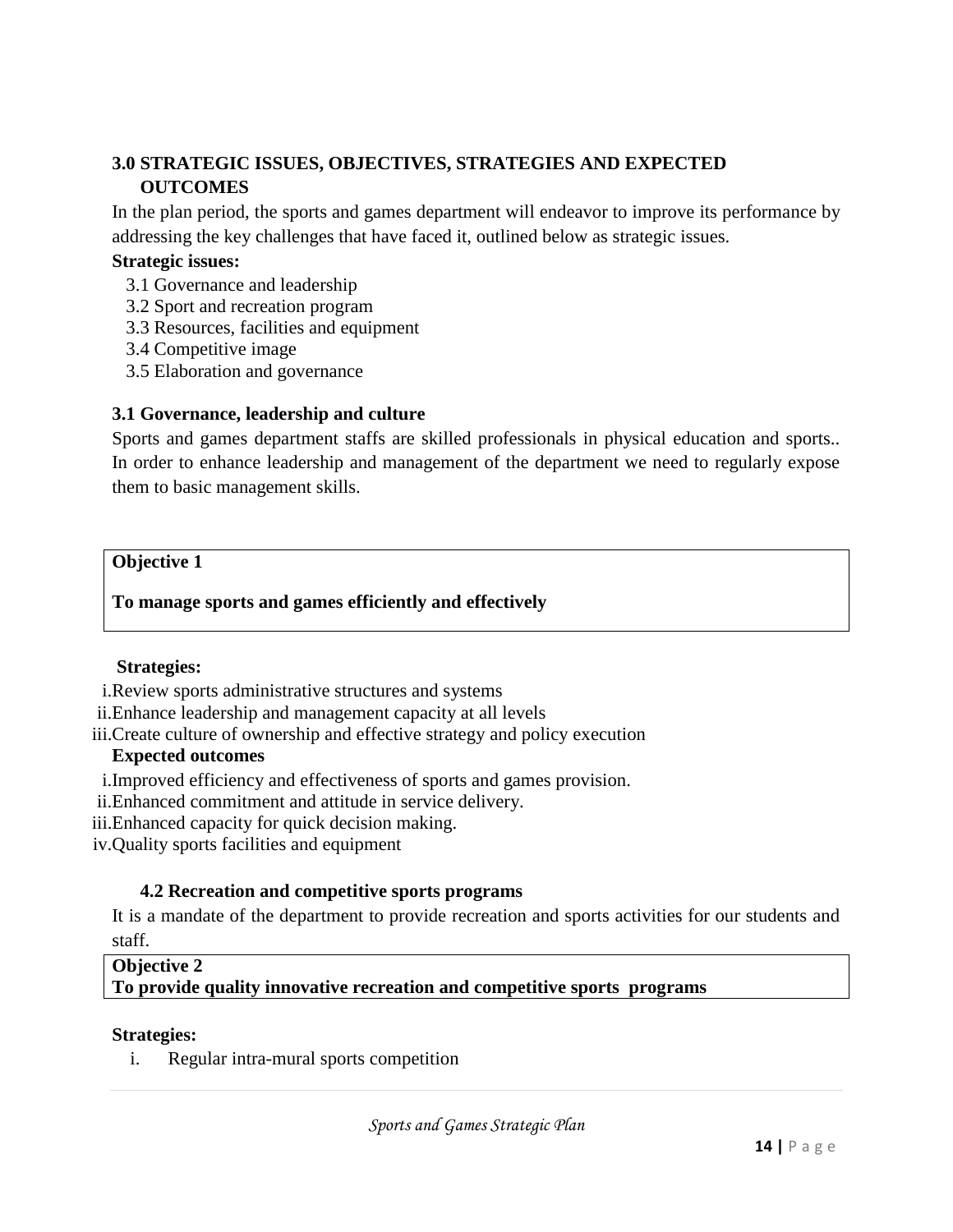- ii. Regular inter-campus competitions
- iii. Regular participation in National, Regional and International competition
- iv. Participation in recreational sports.
- v. Sports days
- vi. Training and coaching

#### **Expected outcomes**

- i. Identify and nurture talents
- ii. Linkages to sports federations and bodies
- iii. Enhance behavior change among the customers
- iv. Enhance participation of the customer
- v. Enhance wellness, socialization and positive use of leisure time
- vi. Esthetic value
- vii. Socialization and positive use of leisure time.

#### **4.3 Resources, facilities and infrastructure**

**Objective 4: To improve department productivity by utilizing human, technological and physical resources efficiently**

#### **Strategies:**

- i.To recruit adequate and qualified staff
- ii.Organize regular training and development of staff
- iii.Minimize casual workforce by employing permanent staff
- iv.Utilization and equitable distribution of available financial resources
- v.Enhance utilization of I.C.T in the management of sports
- vi.Increase office space
- vii.Regular mowing and marking of the fields
- viii.Regular treatment and cleaning of the swimming pool
- ix.Regular Maintenance, renovation and repair of equipment
- x.Improvisation of performance space
- xi.Expansion of sports recreational facilities
- xii.Developing programs that for student with special needs

#### **Expected outcome**

- i.Increased staff
- ii.Improve staff performance
- iii.Enhance staff reliability and consistence
- iv.Enhanced participation of wide range of students and staff
- v.Improved communication
- vi.Enhance staff satisfaction index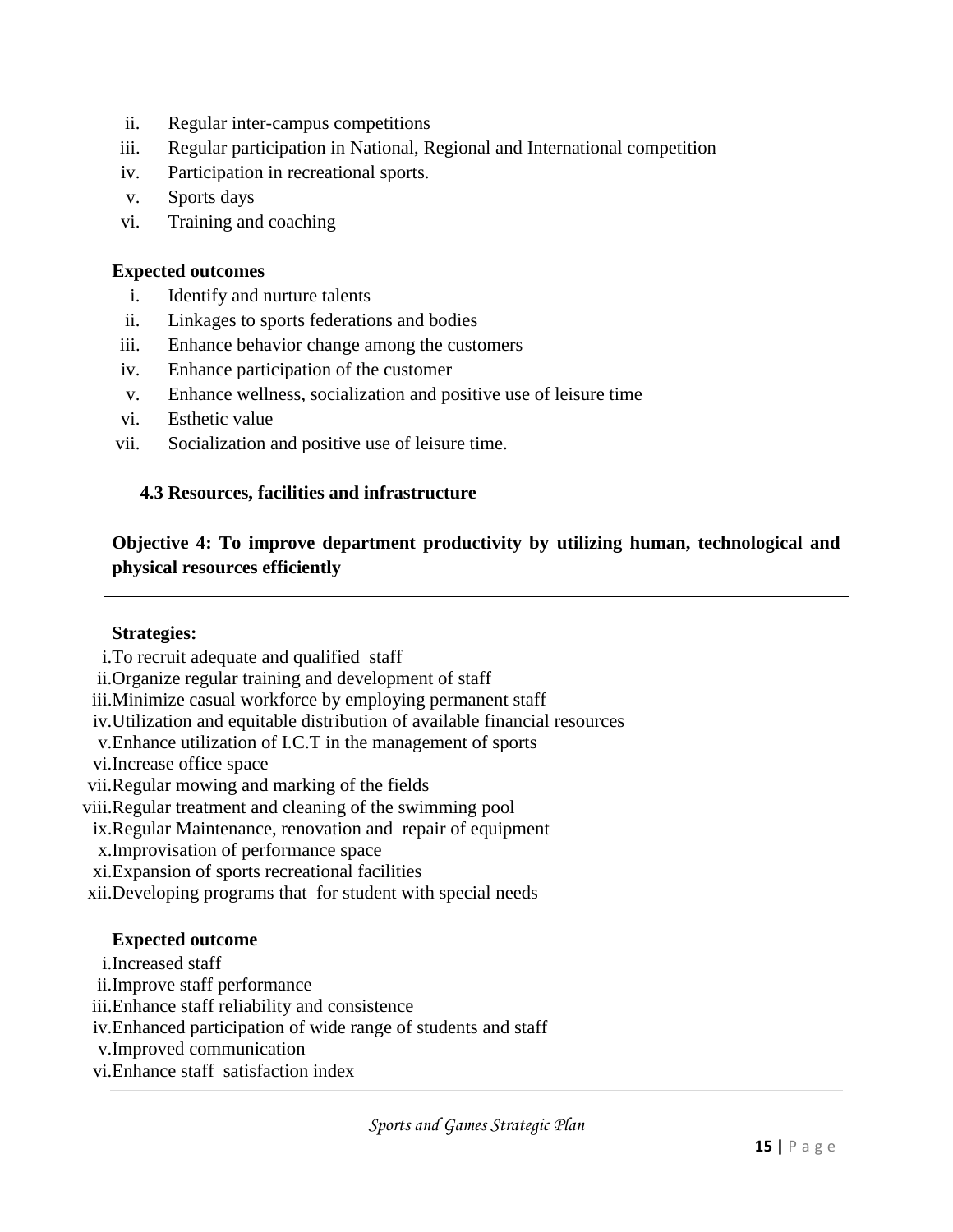vii.Develop a gymnasium viii.Develop two basketball courts ix.Well maintained facilities and equipment x.Enhance safety of the participants xi.Increase participation xii.Improve wellness xiii.Improvisation of performance space xiv.Developing facilities of student with special needs

#### **4.4 Competitive and image**

Although there is competition from other universities, the department needs to create strong positive brand by profiling our teams at national, regional and international level, registering wins and ensuring that major sports are hosted in our sports grounds

**Strategic objective:** To enhance competitiveness and image of the University

#### **Strategies**

Enhance utilization of sports facility Active participation in KUSA and other leagues Branding our team and facility Participating in international sports like FASU

#### **Expected outcome**

Increased student participation

#### **4.5 COLLABORATION AND PARTNERSHIP**

In this global village, the trend of institution is to foster collaboration and partnership through networking and linkages with peer institution, industry, alumni and stakeholders

#### Strategic **objective: To enhance value adding collaboration and partnership**

#### **Strategies**

Exploit the potential support from the university alumni Improve collaboration and engagement with pear institution, friends and neighbour Enhance partnership and collaboration with public and private sector **Expected outcome** 

# Increase collaboration and network

Cordial relationship with stakeholders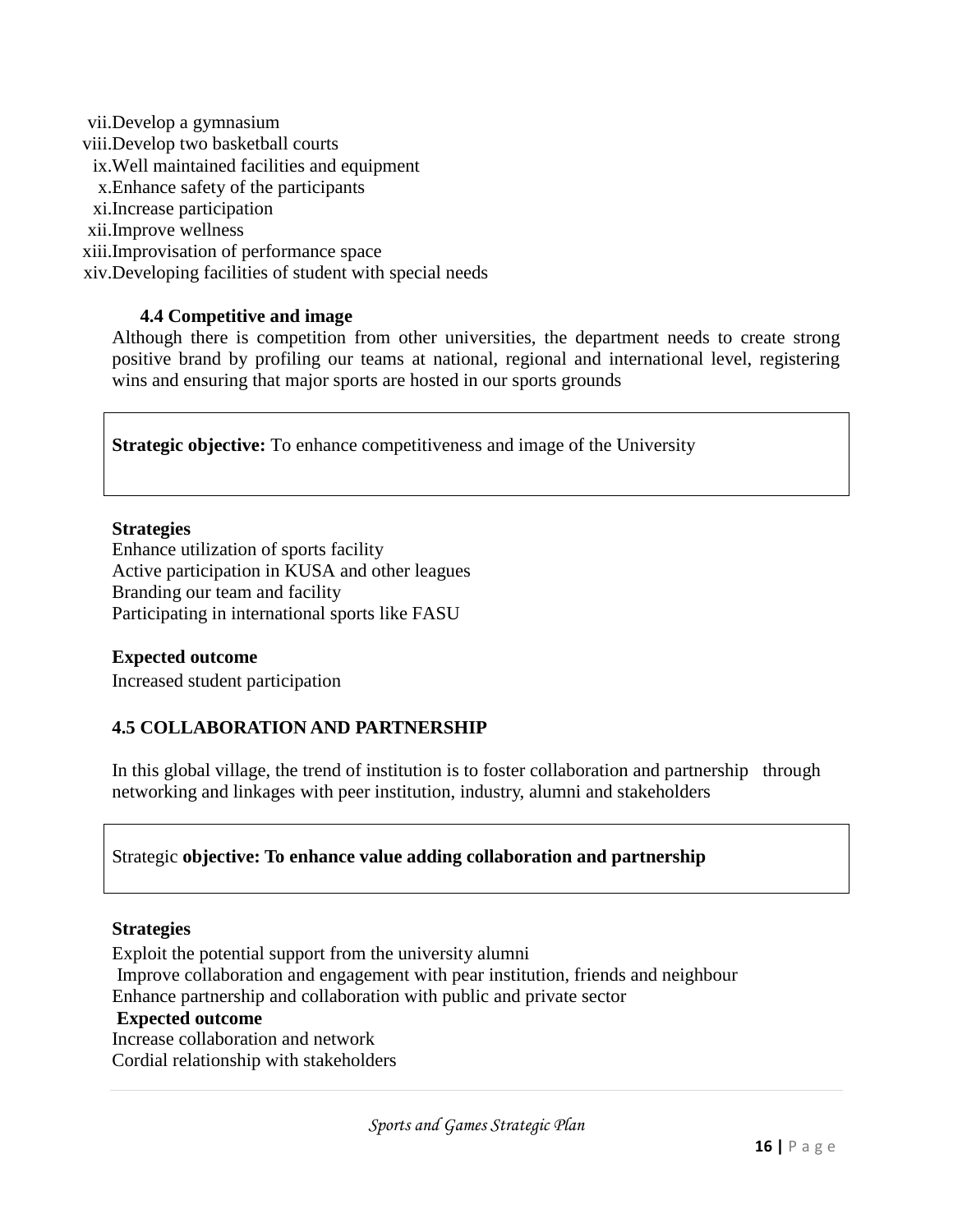# **5. IMPLEMENTATION, MONITORING & EVALUATION FRAMEWORK**

In this chapter we outline how the sports and games department strategic plan to its sections, the appropriate structure of its implementation, there will be funding of the strategic plan, monitoring and evaluation of the implementation process

# **5.1Cascading the strategic plan to the sections**

The strategic plan will be cascaded to the section in order for them to plan how they intend to help sports and games department achieve its results after UMB approval of the strategic plan. This becomes the basis for the annual work plan and performance targets for each section. Sections will monitor the implementation of their respective annual work plan and performance targets

#### **5.2Implementation structure**

At Sports and Games, we Recommend that a committee be constituted to be in charge of strategic planning, implementation and review.

# **5.3Financing the strategic plan**

# **Revenue**

This strategic plan will be funded from

- i. Students sports activity fees
- ii. University budgetary allocation.

In addition sports and games department plans to create income generating activities after appropriate approvals from the UMB .e.g. corporate bodies' partnership, Alumni relationship and partnership.

|                |               | 2012/2013 | 2013/2014 | 2014/2015  | 2015/2016  | 2016/2017 | $2017 -$<br>2018 |
|----------------|---------------|-----------|-----------|------------|------------|-----------|------------------|
| <b>College</b> | Growth        | Projected | Projected | Projected  | Projected  | Projected | Projected        |
|                | rate          | revenue   | revenue   | revenue    | revenue    | revenue   | revenue          |
|                | $\frac{0}{0}$ |           |           |            |            |           |                  |
| Central        | 1.05          | 5,800,000 | 5860900   | 5922439.45 | 4559846.25 | 6047463.6 | 6110961.9        |
| <b>CHS</b>     | 1.05          | 800,000   | 808400    | 816888.2   | 825465.5   | 834132.9  | 842891.3         |
| CAVS           | 1.05          | 500,000   | 505250    | 510555.1   | 515915.9   | 521333.0  | 526807.0         |
| <b>CAE</b>     | 1.05          | 720,000   | 727560    | 735199.3   | 742918.9   | 750719.6  | 758602.1         |
| <b>CBPS</b>    | 1.05          | 540,000   | 545670    | 551399.5   | 557189.2   | 563039.7  | 568951.6         |
| <b>CEES</b>    | 1.05          | 800,000   | 808400    | 816888.2   | 825465.5   | 834132.9  | 842891.3         |
| <b>SOB</b>     | 1.05          | 740,000   | 747770    | 755621.5   | 763555.6   | 771572.9  | 779674.4         |
| <b>SOL</b>     | 1.05          | 200,000   | 202100    | 204222.05  | 206366.3   | 208533.2  | 210722.8         |
| <b>KSC</b>     | 1.05          | 435,000   | 439567.5  | 444182.9   | 448846.8   | 453559.7  | 458322.1         |
| F.A            | 1.05          | 740,000   | 747770    | 755621.5   | 763555.6   | 771572.9  | 779674.4         |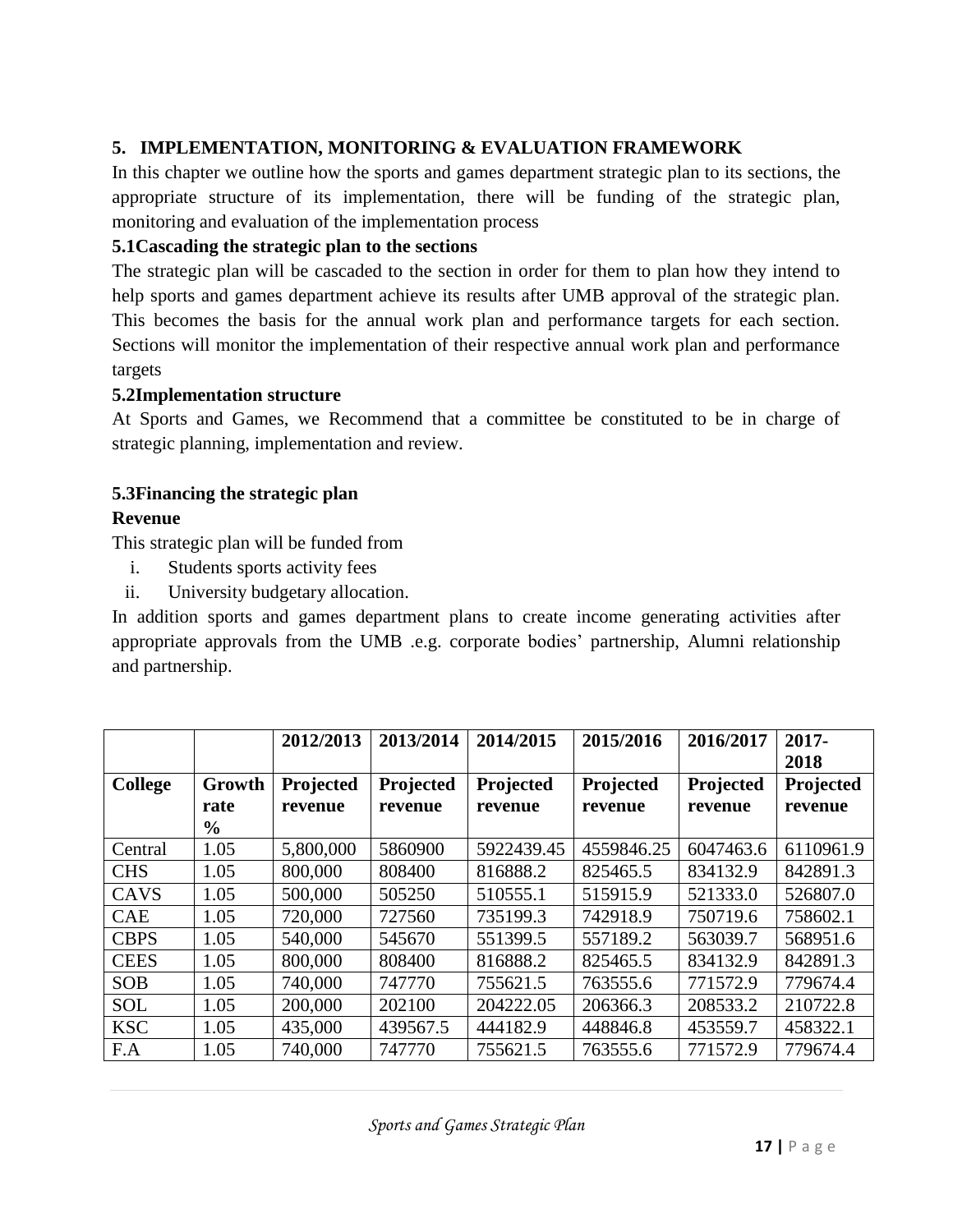#### **5.4. Institutionalizing the Strategic Plan**

The successful implementation of this strategic plan requires that the proposed strategies are instutionalized. They have to be congruent with other internal functions of the University. Key among these is the structures and systems (processes). Any inconsistencies identified have to be addressed by reviewing the structure, the systems or the strategies**.**

### **5.5. Monitoring and Evaluation**

#### **Introduction**

Monitoring and evaluation is a key tool in the implementation of a strategic plan. It allows the management to gauge progress at every stage and to institute corrective measures in cases of negative deviation from the expected results. Thus, monitoring and evaluation will be a critical component of this strategic plan. The framework for this important activity is presented below.

# **5.5.1 Monitoring and Evaluation Framework**

The overall goal of monitoring and evaluation in the implementation of this strategic plan is to provide timely and quality information on performance to inform decision-making. The framework shall comprise defined responsibilities, indicators, reporting mechanisms and collection and maintenance of performance data.

#### **i) Monitoring Responsibilities**

The overall performance monitoring and evaluation shall be the responsibility of the Director Sports and Games. It is the responsibility of the Director Sports and Games to monitor the performance of each area of jurisdiction in the implementation of this strategic plan and recommend or take appropriate action.

- a) Developing the corporate strategic plan
- b) Harmonizing corporate and unit strategic plans
- c) Coordinating annual work plans
- d) Developing a reporting template and other monitoring and evaluation instruments
- e) Receiving, analyzing, summarizing and consolidating reports from lower units for onward transmission to the management as per specific timelines
- f) Carrying out annual, mid-term, end-term and ad-hoc evaluations and explaining any significant variations in performance to the management
- g) Coordinating and helping in drafting performance contracts for all levels and staff reporting on performance contract targets
- h) Coordinating performance evaluation
- i) Identifying and tracking performance benchmarks
- j) Coordinating ISO 9001:2008 activities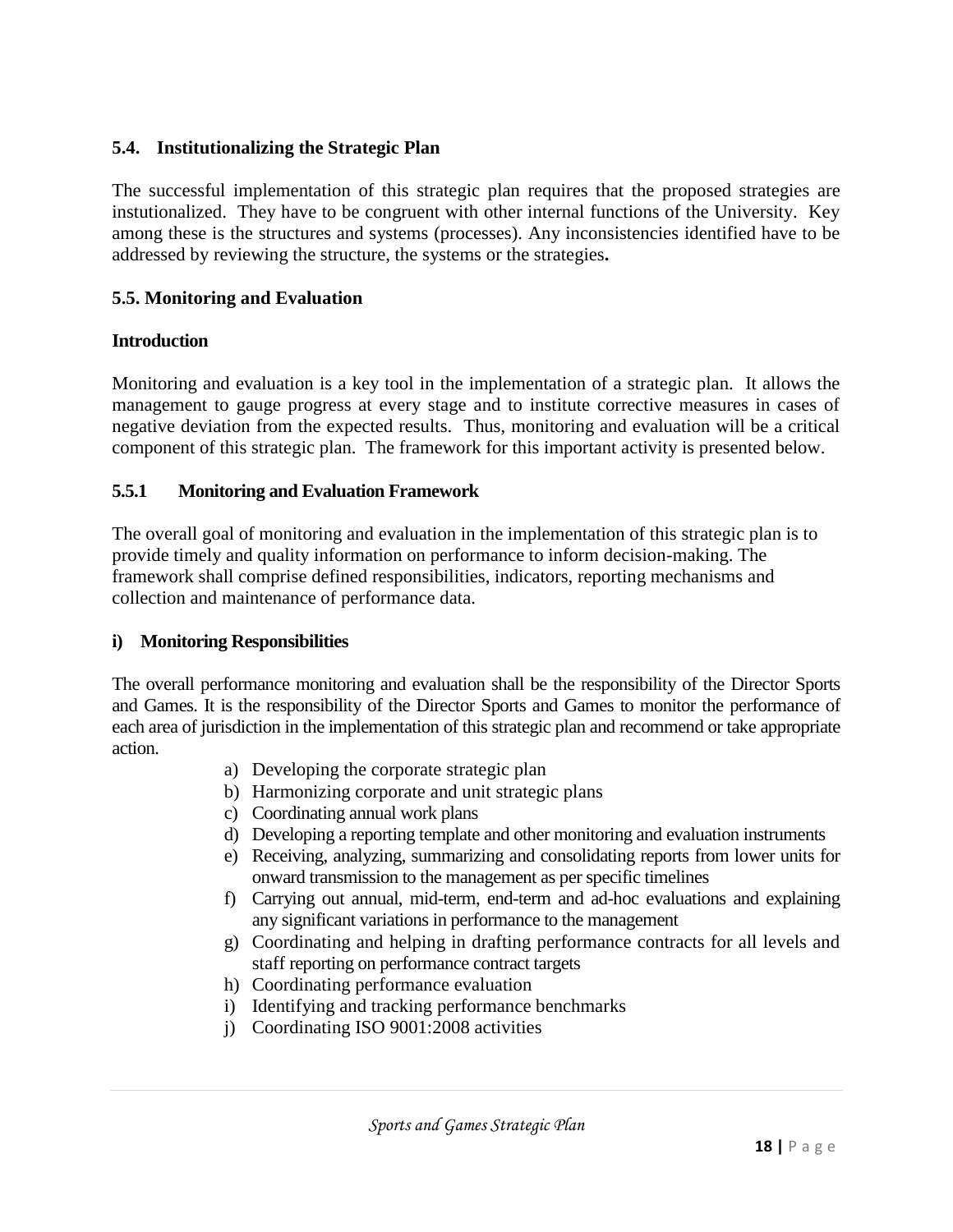This monitoring structure and responsibilities will be replicated at the Strategic Management Units level.

#### **ii)Indicators**

The indicators, baselines, targets, timeframe, strategies and strategic objectives are in the implementation plan in **Annexure I** of this strategic plan.

#### **iii) Reporting Mechanisms**

The department of Sports and Games shall submit reports on a monthly, quarterly and annual basis to the monitoring and evaluation unit.

#### **iv) Collection and maintenance of performance data**

Performance data on each indicator shall be identified and collected on a continuous basis and maintained in a database.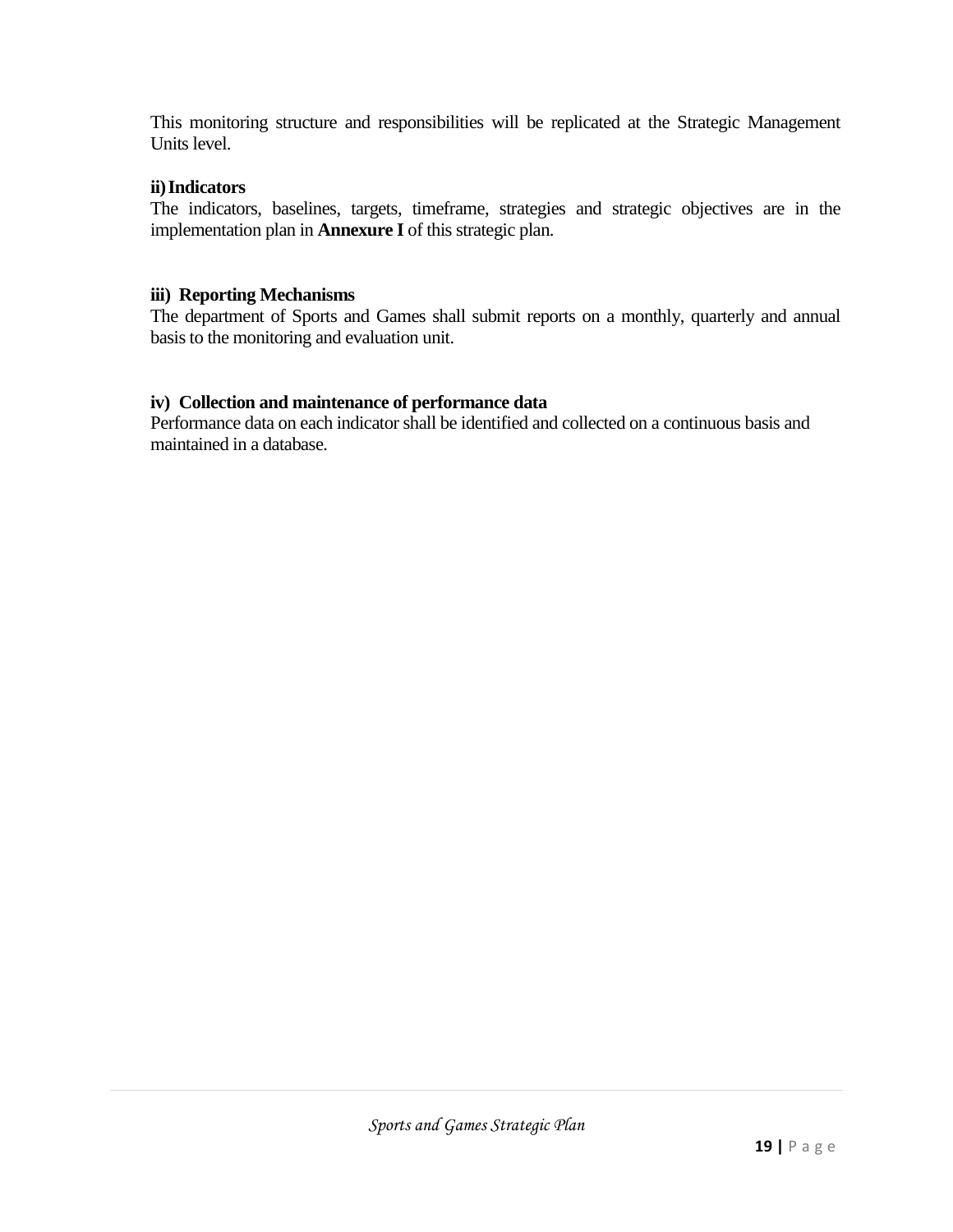# **ANNEXURES**

# **ANNEXURE 1: IMPLEMENTATION PLAN**

In this chapter we present the action plan matrices for the strategic objectives in this strategic plan. Under each strategic objective, each of the strategies is considered .the action matrices present as following:

#### **Expected outcome**

This is a specification of the expected outcomes from a particular strategy. This should be tangible as to be measurable

#### **Performance activities /indicators**

These are indicators of the measurable parameters that are to be used as measures of the extent to which the strategic objective has been fulfilled within the context of the particular strategy. These are given in the form of a particular action completed or the extent of the action to be completed

#### **Baseline**

This is the present state of the accomplishment of the various performance indicators

#### **Targets**

These are the targets set as indicators of the extent of fulfillment of the specific strategy. This will be given in the form of time, number and percentage or a particular action completed.

#### **Time frame**

This indicates the time within which this strategy has to be completed.

#### **Responsibility**

Here the specific office and officer to be responsible for the specific action is specified.

#### **Issue 1: Governance, leadership and culture**

# **Strategic objective 1: To manage sports and games efficiently and effectively Strategies:**

- i. Review sports and games administrative structure.
- ii. Enhance and promote a culture embedded with minds of ownership, commitment and purposefulness.
- iii. Train games tutor in leadership and management.

| <b>Expected</b> | <b>Performance</b>        | <b>Baseli</b> | targe |           | Time frame   Responsibility |
|-----------------|---------------------------|---------------|-------|-----------|-----------------------------|
| outcomes        | indicators                | ne            | ts    |           |                             |
| Improved        | Level of compliance       | 95%           | 100%  | 2013-2018 | Director sports & Games     |
| efficiency      | and with sports and games |               |       |           | <b>Tutors</b>               |
| effectiveness   | service delivery charter  |               |       |           |                             |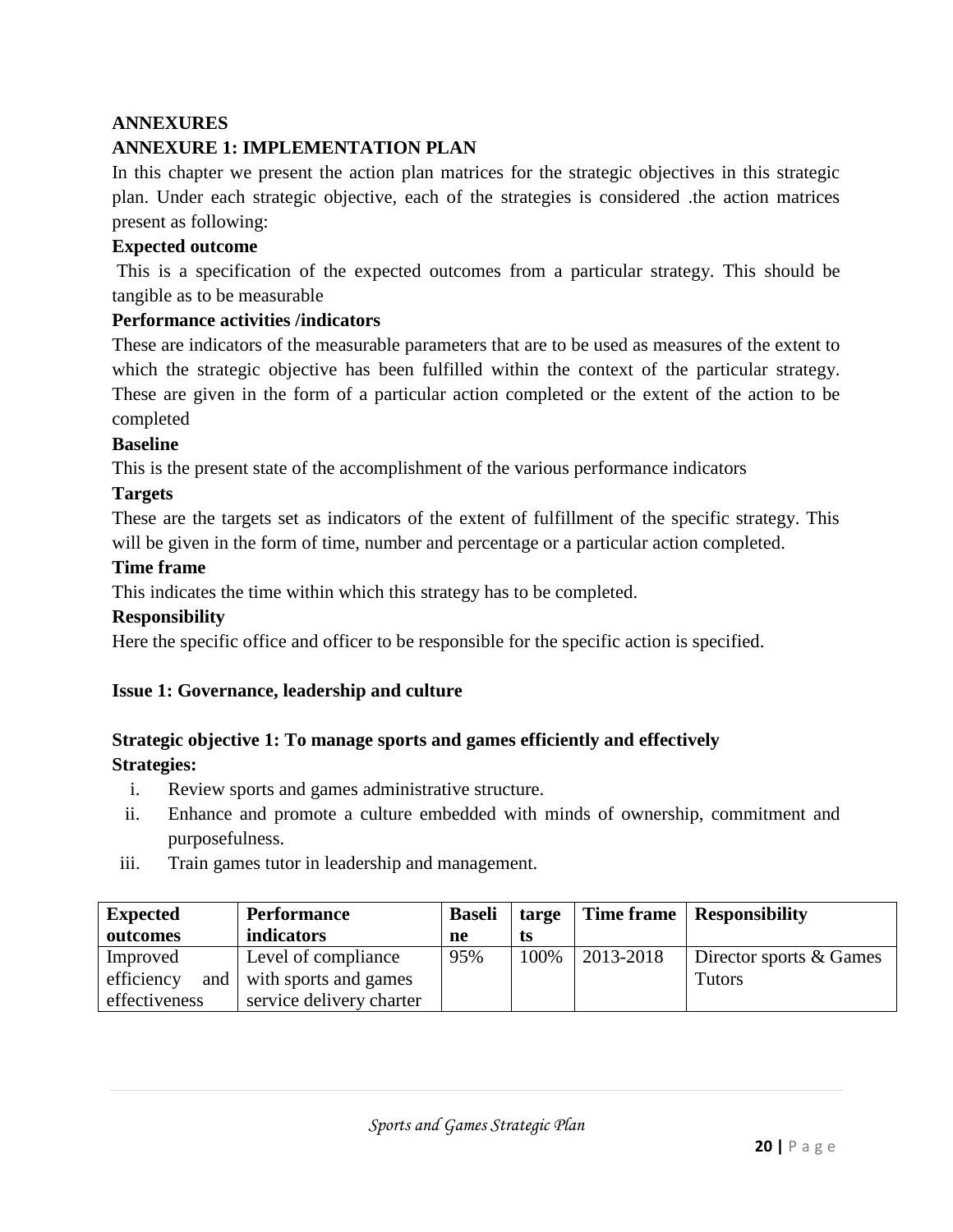| Enhanced<br>commitment<br>and attitude in<br>delivery<br>of<br>service | No of meetings director<br>holds with staff                                                               | 12<br>per<br>year | 2013-2018 | Director Sports        |
|------------------------------------------------------------------------|-----------------------------------------------------------------------------------------------------------|-------------------|-----------|------------------------|
|                                                                        | building<br>No of team<br>session held                                                                    | 1 per<br>year     | 2013-2018 | <b>Director Sports</b> |
|                                                                        | N <sub>o</sub><br>of<br>times<br>departmental values are<br>communicated<br>and<br>explained to all staff | Quart<br>erly     | 2013-2018 | <b>Director Sports</b> |
| Enhanced<br>capacity<br>to<br>make effective<br>decision               | No of training sessions<br>for games tutors<br>on<br>managerial skills                                    | 1 per<br>year     | 2013-2018 | Director Sports        |

# **Issue 2: To provide quality innovative recreation and sport programs**

# **Strategic objectives 2: To provide quality innovative recreation and competitive sports programs**

# **Strategies:**

- i. Regular intra-mural sports competition
- ii. Regular inter-campus competitions
- iii. Regular participation in National, Regional and International competition
- iv. Participation in recreational sports
- v. Training and coaching

| <b>Expected</b><br>outcomes        | <b>Performance</b><br>indicators | <b>Baseline</b> | targets | Time frame | <b>Responsibility</b>                |
|------------------------------------|----------------------------------|-----------------|---------|------------|--------------------------------------|
| Identified and<br>nurtured talents |                                  |                 |         |            |                                      |
| Increased<br>participation         | competition<br>No of<br>fixtures | 39%             | 44%     | 2013-2018  | Director sports<br>Games tutors      |
| Enhance<br>wellness and            |                                  |                 | 5%      | 2013-2018  | Director Sports<br>and Games Tutors. |
| positive use of<br>leisure time    |                                  |                 |         |            |                                      |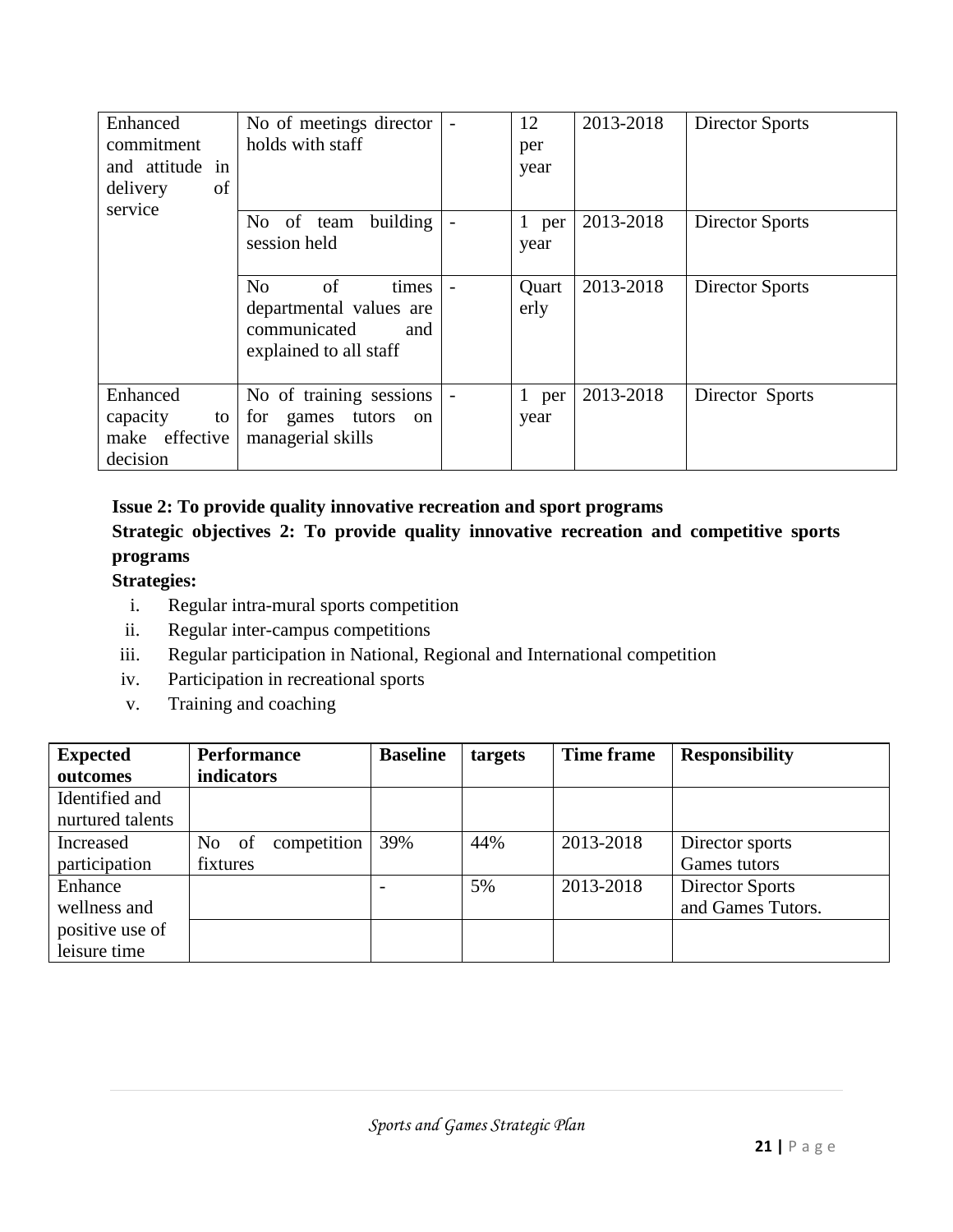# **Issue 3: Resources, facilities and infrastructure**

# **Objective 3: To improve department productivity by utilizing human, technological and physical resources efficiently**

#### **Strategies**

- i. Recruit adequate and motivated staff
- ii. Organize regular training and development of staff
- iii. Minimize casual workforce by employing permanent staff
- iv. Utilization and equitable distribution of available finance
- v. Increase office space
- *vi.* Enhance utilization if I.C.T in the management of sport
- *vii.* Regular mowing and marking of the fields
- *viii.* Regular treatment and cleaning of the swimming pool
- *ix.* Regular Maintenance, renovation and repair of equipments
- *x.* Improvisation of performance space
- *xi.* Expansion of sports recreational facilities

| <b>Expected outcomes</b>   | <b>Performance</b>      | <b>Baseline</b> | targets        | <b>Time frame</b> | <b>Responsibility</b>  |
|----------------------------|-------------------------|-----------------|----------------|-------------------|------------------------|
|                            | indicators              |                 |                |                   |                        |
| safety<br>Enhance<br>and   | Safety warning          | 100%            | 100%           | 2013-2018         | Director sports        |
| participation              |                         |                 |                |                   |                        |
|                            |                         |                 |                |                   | <b>Games Tutors</b>    |
| increase participation     | Increased number        | 34%             | 39%            | 2013-2018         | incharge of fields     |
|                            | of disciplinaries       |                 |                |                   | Grounds man            |
| well maintained facilities |                         |                 |                |                   |                        |
| and functional             | Maintenance             | 100%            | 100%           | 2013-2018         |                        |
|                            | report                  |                 |                |                   |                        |
| equipments                 |                         |                 |                |                   |                        |
| of<br>Expansion<br>sports  | Gymnasium               |                 | $\overline{2}$ |                   |                        |
| facilities                 | <b>Basketball court</b> |                 |                | 2013-2018         | Director Sports        |
|                            |                         |                 |                |                   | Games tutor            |
| Increased<br>customer      | %of<br>increased        |                 |                |                   |                        |
| satisfaction               | customer                | 78%             | 79%            | 2013-2018         | <b>Director Sports</b> |
|                            | satisfaction index      |                 |                |                   |                        |
| Effective use of ICT in    | %of<br>available        | $\mathbf{1}$    | $\overline{2}$ | 2013-2018         |                        |
| provision of quality sport | <b>ICT</b> services     |                 |                |                   | Director sports        |
| programme                  |                         |                 |                |                   |                        |
|                            |                         |                 |                |                   | Games tutors           |
|                            | of<br>Number            | $\overline{a}$  | annually       | 2013-2018         | <b>Director Sports</b> |
|                            | refresher<br>session    |                 |                |                   |                        |
|                            | conducted               |                 |                |                   |                        |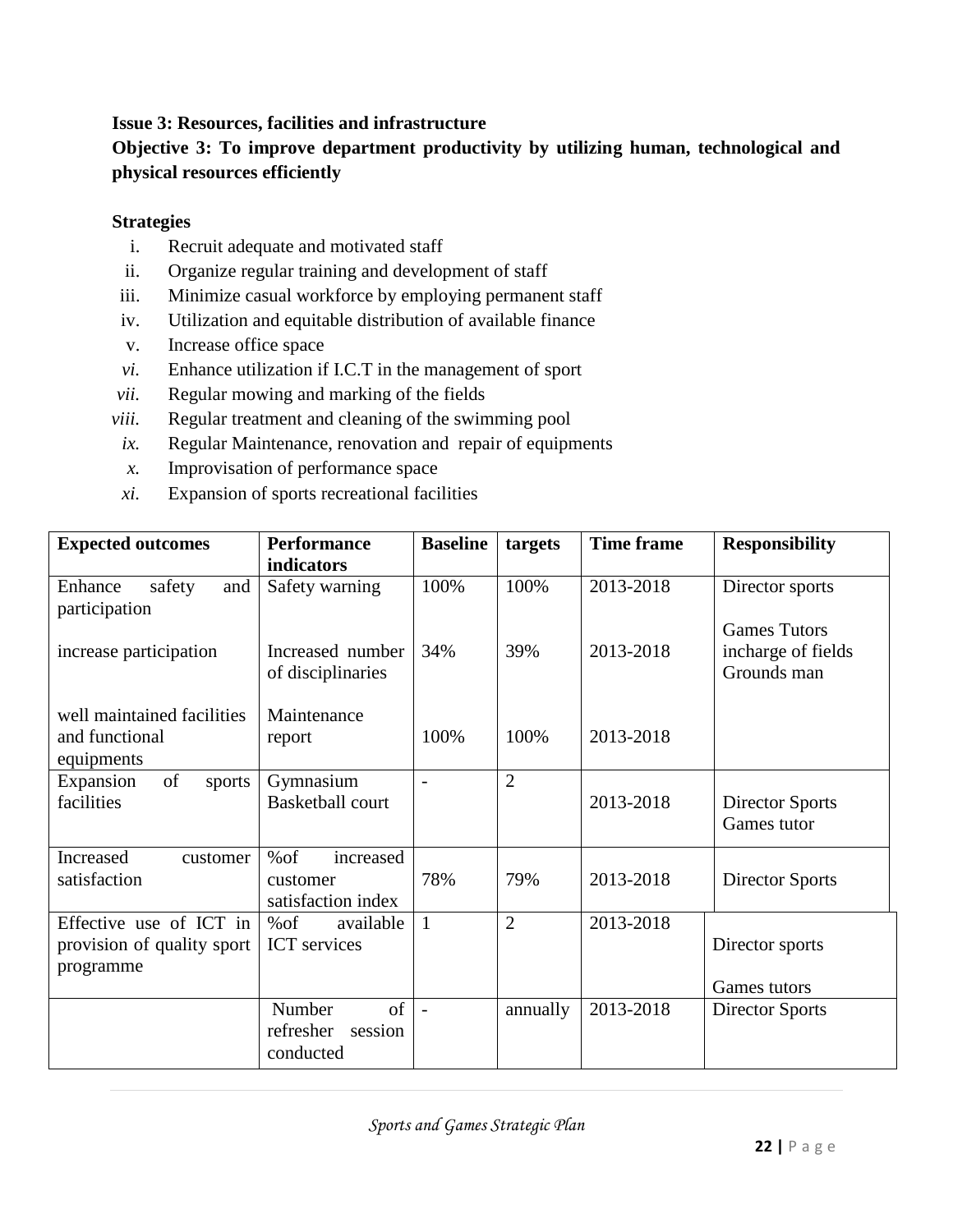# **Strategic Issue 4: Competitiveness and Image**

# *Strategic Objective 4: To enhance competitiveness and image of the university* **Strategies**

- a) Profiling teams to national, regional and international level
- b) Posting wins in sport
- c) Hosting sports in our facilities
- d) enhance CSR activities
- e) nurture talents such as sports
- f) build capacity in customer care

| <b>Expected</b><br><b>Outcomes</b>                               | <b>Performance Indicators</b>                                            | <b>Baseline</b> | <b>Targets</b>                                     | <b>Time Frame</b>                   | Responsibility                          |
|------------------------------------------------------------------|--------------------------------------------------------------------------|-----------------|----------------------------------------------------|-------------------------------------|-----------------------------------------|
| Well behaved<br>students                                         | Decreased number of<br>reported student                                  |                 | 35<br>20                                           | 2015/2016<br>2016/2017              | Director sports<br>Games tutors         |
|                                                                  | disciplinary cases                                                       |                 | 15                                                 | 2017/2018                           |                                         |
| Increased visibility<br>of the division                          | Number of hits on<br>division's websites                                 | 1,795,241       | 1,980,000<br>2,178,000<br>2,389,000                | 2015/2016<br>2016/2017<br>2017/2018 | Director sports<br>Sports Administrator |
|                                                                  | Web content updated                                                      | Weekly          | Weekly<br>Weekly<br>Weekly                         | 2015/2016<br>2016/2017<br>2017/2018 |                                         |
|                                                                  | Number of times the<br>division participates in<br><b>CSR</b> activities | $\mathbf{1}$    | $\overline{2}$<br>$\overline{2}$<br>$\overline{2}$ | 2015/2016<br>2016/2017<br>2017/2018 | Director sports<br>Sports Administrator |
| Increased teams                                                  | Number of teams                                                          | $\overline{2}$  | $\overline{4}$                                     | 2016/2017                           | Director sports                         |
| profiled for<br>national, regional<br>and international<br>level | profiled for national<br>,regional and<br>international level            |                 | 6                                                  | 2017/2018                           | Sports Administrator                    |
| Improved<br>efficiency in the                                    | Customer satisfaction<br>index                                           | 82%             | 83%                                                | 2015/2016                           | Director sports<br>Sports Administrator |
| provision of<br>services                                         |                                                                          |                 | 84%                                                | 2016/2017                           |                                         |
|                                                                  |                                                                          |                 | 85%                                                | 2017/2018                           |                                         |
|                                                                  | Extent to which the<br>division implements the                           | 80%             | 100%                                               | 2015/2016                           | Director sports<br>Sports Administrator |
|                                                                  | service delivery charters                                                |                 | 100%                                               | 2016/2017                           |                                         |
|                                                                  |                                                                          |                 | 100%                                               | 2017/2018                           |                                         |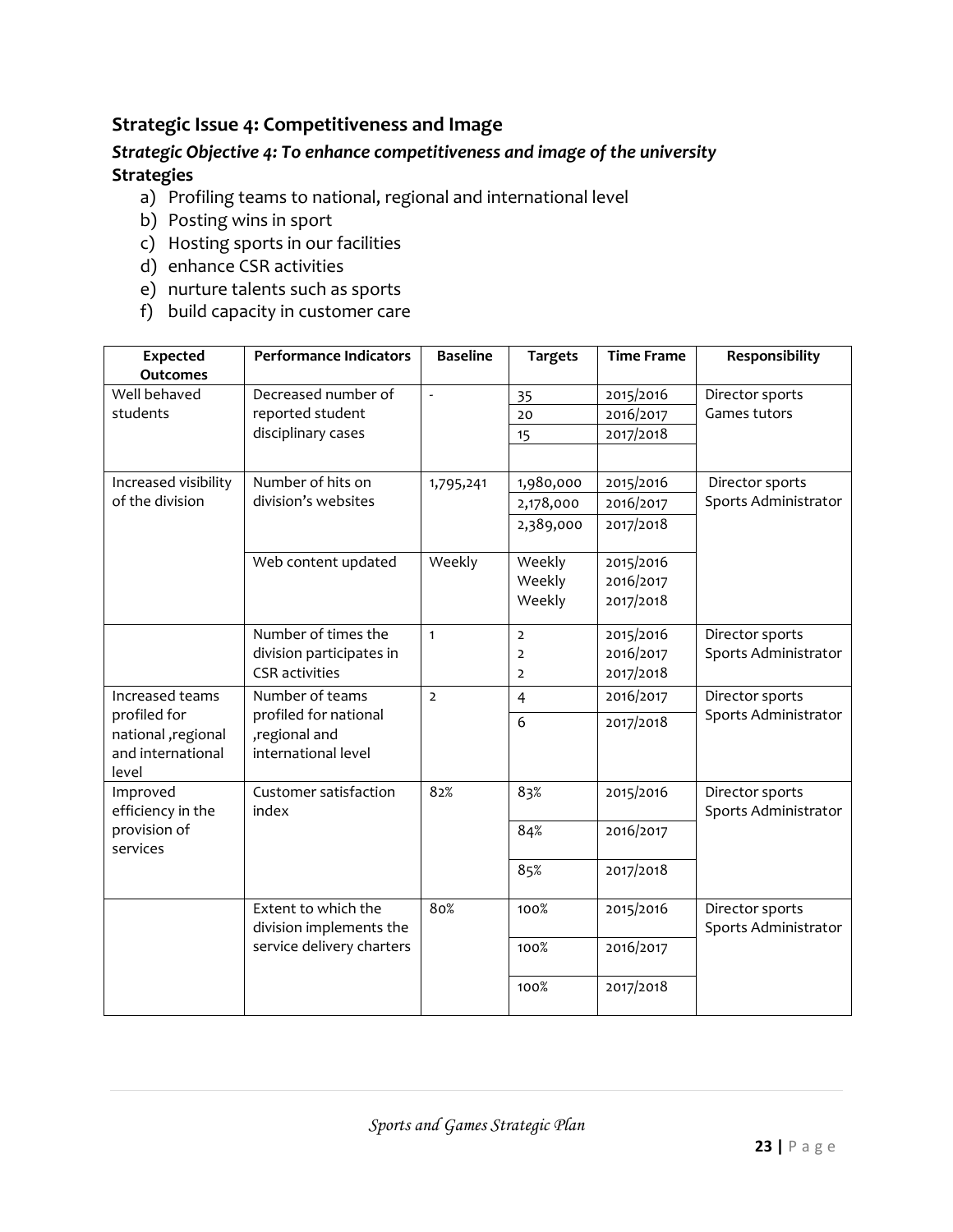# **Strategic Issue 5: Collaborations and Partnerships**

#### *Strategic Objective 5: To enhance value-adding collaborations and partnerships*

#### **Strategies**

- a) Establish adequate structures and capacity to network and collaborate with industry, alumni, friends, and neighbors.
- b) create efficient and effective networks to partner and collaborate with industries and companies,
- c) develop a well-structured collaboration and partnership policy on sports sponsorship,
- d) exploit the potential of support from the alumni friends and neighbours to improve services,

| Expected         | <b>Key Performance</b> | <b>Baseline</b> | <b>Targets</b> | <b>Time Frame</b> | Responsibility  |
|------------------|------------------------|-----------------|----------------|-------------------|-----------------|
| <b>Outcomes</b>  | <b>Indicator</b>       |                 |                |                   |                 |
| Increased        | Number of              | 30              | 10%            | 2015/2016         | Director sports |
| collaborations   | collaborations and     |                 | 10%            | 2016/2017         | Sports          |
| and networks     | networks per year      |                 | 10%            | 2017/2018         | Administrator   |
|                  |                        |                 |                |                   |                 |
| Improved         | % of the               | 100%            | 100%           | 2015/2016         | Director sports |
| management and   | implementation of      |                 |                | 2016/2017         | Sports          |
| coordination of  | collaborations and     |                 |                | 2017/2018         | Administrator   |
| collaborations   | partnership            |                 |                |                   |                 |
| and partnerships | Memorandum of          |                 |                |                   |                 |
|                  | Understanding          |                 |                |                   |                 |